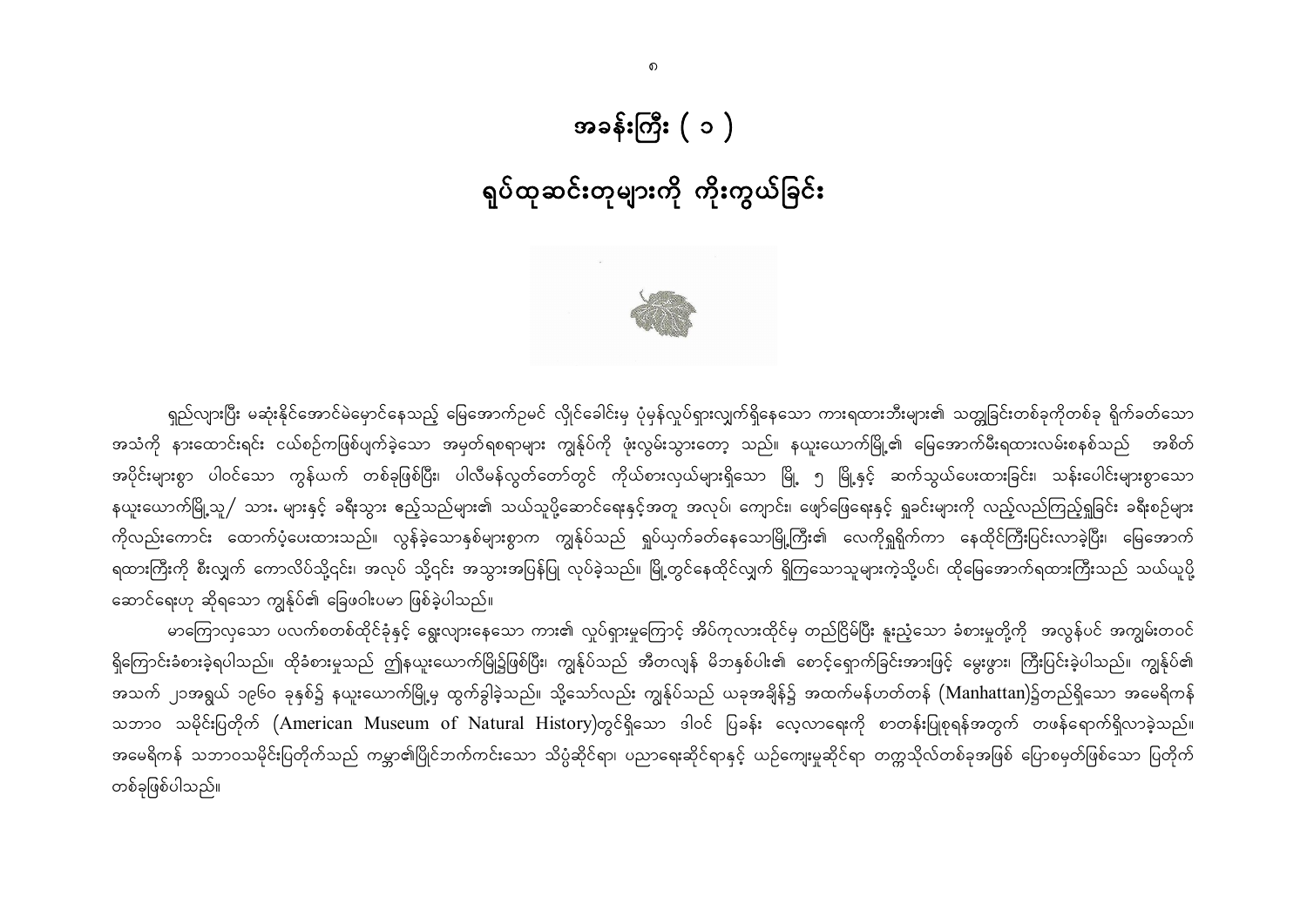ချား(လ်)ဒါဝင် (Charles Darwin)၏ အမွေအနှစ်သည် အချိန်ကြာမြင့် စွာတည်ရှိခဲ့ပြီးဖြစ်သော ခေါင်းစဉ်တစ်ခုအဖြစ် ကျွန်ုပ်ကို စိတ်ဝင်စား စေပါသည်။ "ဇစ်မြစ်အမျိုးအစားပေါ်၌"ဆိုသည့် သူ၏ ဆင့်ကဲ ဆင့်ကဲ ဖြစ်ပေါ်ခြင်း မူဝါဒကြေ ငြာစာတမ်းကို ၁၈၅၉ခုနှစ်၌ ပထမအကြိမ် ထုတ်ဝေခဲ့ပြီး၊ သမ္မာကျမ်းစာနှင့် နိူင်းယှဉ်ကာ ဤစာအုပ်သည် ကမ္ဘာပေါ်၌ အလွန်ဩဇာရှိသော စာအုပ်ဖြစ်ခဲ့သည်။ အခြားသော စာအုပ်၊ စာပေထက် "ဇစ်မြစ်"သည် နှစ်ပေါင်း ၁၅၀ကျော် ဉရောပနှင့် အမေရိကတို့၌ ဩဇာကြီးမားသော လောကီ ရေးရာ၌ ဘာသာရေးကင်းစင်မှုကို လွှမ်းမိုးခဲ့သည်။ ထိုသက်ရောက်မှုသည် ကျွန်ုပ်၏ ကိုယ်ပိုင်ဘဝလေးကိုလည်း သက်ရောက်ခဲ့ပါသည်။

ရိုမန်ကာသိုလိပ် ကျမ်းစာကျောင်း၌ အထက်အတန်းအောင်မြင်ပြီး နောက်ပိုင်းကျွန်ုပ်သည် "ဇစ်မြစ်" စာအုပ်ကို အတိုချုပ်ဖတ်ရှုခဲ့သည်။ ကျွန်ုပ်၏ ဘဝအသက်တာ လမ်းကို ဘုန်းတော်ကြီးအဖြစ်ဝင်ရောက်ရန် ကျွန်ုပ်လျှောက်လှမ်းနေခဲ့သည်။ သို့သော်လည်း "ဇစ်မြစ်"သည် ကျွန်ုပ်၏ ယုံကြည်ခြင်းကို မေးခွန်းထုတ်ခဲ့သည်။ ထိုအရာသည် သံသယများစွာကို ကြီးထွားလာစေကာ နယူးယောက်မြို့၌ ကောလိပ် တက်နေစဉ်ကာလအတွင်း ကျွန်ုပ်ကို ဘုရားမဲ့ဝါဒီ အဖြစ်သော်လည်ကောင်း၊ ဘုရားသခင်ကို ရှုတ်ချသောသူ အဖြစ်သို့လည်းကောင်း ဦးဆောင်လမ်းပြသွားခဲ့သည်။ ကျွန်ုပ်သည်အတွေးအခေါ်နှင့် အမှုအရာတို့၌ လွတ်လပ်မှုရရှိရန် တစ်ခါလိုချင်ခဲ့မှုသည် မည်ကဲ့သို့အားဖြင့် မျှော့်လင်ချက် ကင်းမဲ့စွာဖြစ်ခြင်းနှင့် ကျွန်ုပ်တစ်ကြိမ် တစ်ခါလေး စိတ်အား ထက်သန်စွာ ရယူခဲ့သောအရာများသည် ဘုရားသခင်ထံမှ ဝေးကွာသွားအောင် မည်သို့အားဖြင့် ဒါဝင် ကျွန်ုပ်အား ပေးအပ်ခဲ့ပါသနည်းဟု စဉ်းစားရင်း ကျွန်ုပ်မြို့ထဲသို့ပြန်ရောက် ခြင်းနှင့်မြေအောက်မီးရထားစီးခြင်းတို့အားဖြင့်နှလုံးသားထဲသို့ ဝင်ရောက် လာခဲ့ကြသည်။

ဒါဝင်၏ပြခန်းကို ၂၀၀၅ ခုနှစ်၊ နိုဝင်ဘာလ၌ ဖွင့်လှစ်ခဲ့ကာ၊ ဒါဝင်၏ (၂၀၀)ကြိမ်မြောက် နှစ်ပတ်လည်မွေးနေ့ကို ဂုဏ်ပြုသောအားဖြင့် (၃)နှစ်ကျင်းပရန် ကြေငြာခဲ့ပြီး၊ "မူလအမျိုးအစားပေါ်၌" စာအုပ်ကို ၁၅၀ ကြိမ်မြောက်ထုတ် ဝေခဲ့သည်။ ပြပွဲကြီးသည် ဘော့စတွန်း (Boston)၊ တိုရန်တို (Toronto)၊ ချီကာကို ( Chicago )မြို့များသို့ သွား ရောက်ရန် ရက်သတ်မှတ်ခဲ့ပြီး၊ ၂၀၀၉ ခုနှစ်၌ ဒါဝင်၏ ၂၀၀ ကြိမ်မြောက် မွေးနေ့ပွဲအတွက် လန်ဒန်မြို့ သဘာဝသမိုင်း ပြတိုက်သို့ ရောက်ရှိလာမည်ဖြစ်သည်။ နယူးယောက်မြို့၌ရှိသော အမေရိကန် သဘာဝသမိုင်းပြတိုက်သို့ လာရောက်လေ့လာသော ဧည့်သည်များသည် အထူးကြေငြာခြင်းအားဖြင့် များပြားသော လက်မှတ်နှင့် အတူ ဒါဝင်၏ပြပွဲကို နှုတ်ဆက်ခဲ့ကြသည်။ အိုမင်းရင့်ရော် နေသော ဒါဝင်၏ ဓါက်ပုံပေါ်၌ အစိမ်းရောင်၊ အနက်ရောင်လက်မှတ်များ ရေးထိုးထားကြသည်။ သူသည် ဝမ်နည်းနေပြီး၊ နက် နဲ တည်ကြည်စွာစဉ်းစားသုံးသပ်နေ သော အမှုအရာနှင့် ရှည်လျှားသော မီးခိုးရောင် မုတ်ဆိတ်မွေး၊ အသားရေတွန့်နေသောမျက်နှာ၊ အနက်ရောင် ဦးထုပ်နှင့် နက်မှောင်သော ကုပ်အက်ိုကို ဝတ်ဆင်ထားသည်။ "လူကိုလေ့ လာခြင်းနှင့် နိယာမ သည် ကမ္ဘာကြီးကို ပြောင်းလဲခဲ့ပြီး"၊ လက်မှတ် ရေးထိုး ကြေငြာခြင်းသည် အမေရိကန်တွင် ရှိသော အစိုးရကျောင်းများ နှင့် အစိုးရပြတိုက်များ၌ ဒါဝင်၏ ကျယ်ပြန့်၊ ခိုင်မာသော ယဉ်ကျေးမှု ၏ အတည်ပြမှုသည် လွမ်းမိုးသွားခဲ့သည်။

ဒါဝင်၏ပြခန်းနှင့်အတူ မြောက်မြားစွာသော မူရင်းစာပေများနှင့် သဝဏ်လွှာများအပါအဝင် ဗြိတိသျှသင်္ဘော (ခွေးပုလေး) ပေါ်၌ ဒါဝင်ရေးသားခဲ့သော သူ၏ထင်ပေါ် ကျော်ကြားသော ငါးနှစ်တာ ရေကြောင်း ခရီးစဉ်စာအုပ်သော်၎င်း၊ အင်္ဂလန်၌နေထိုင်ခဲ့သော သူ၏ ဘဝတစ်လျှောက်လုံးကို ရေးသားထားသည့် မှတ်စု စာအုပ်များကို၎င်း ပြသထားကြသည်။ ထိုပြပွဲသည် ၁၈၃၁-၃၆ ခုနှစ်အထိ ဘီးဂဲလ် (Beagle) သင်္ဘောပေါ်၌လည်းကောင်း၊ ၁၈၈၂ခုနှစ် သူသေဆုံးသည့် ထိတိုင် သဘာဝ လောက ပညာရှင်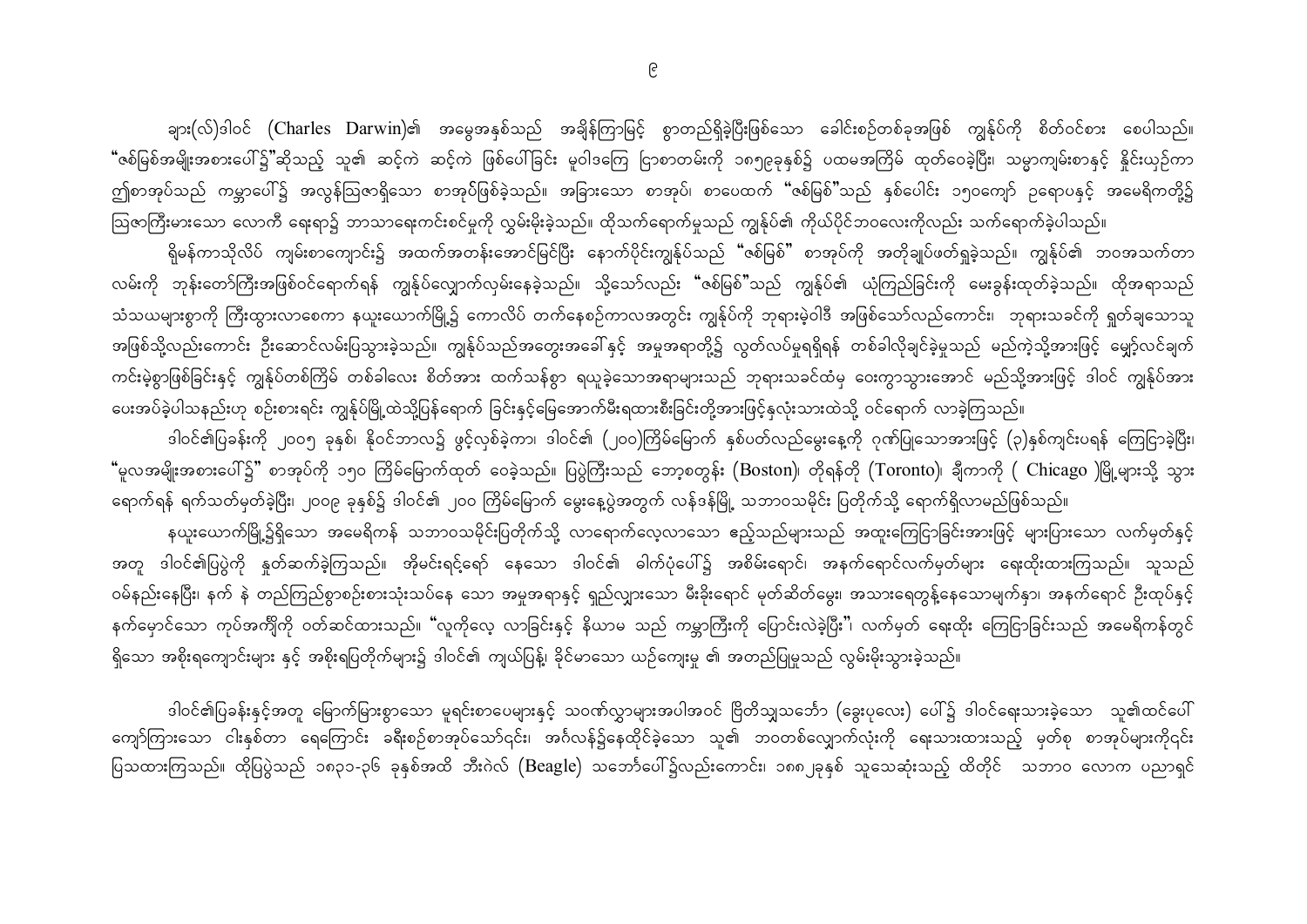တစ်ယောက်အနေဖြင့် သူအသုံးပြု အလုပ်လုပ်လေ့ရှိသည့် အသုံးဆောင်များအပါအဝင် ဒါဝင်အသုံးပြုခဲ့သည့် ကိုယ်ရေးကိုယ်တာ အသုံးအဆောင် ပစ္စည်းများနှင့် ရှေးဟောင်း ပစ္စည်းများကို ခင်းကျင်းပြသထားရာလည်းဖြစ်သည်။

နေး(လ်စ်) အီးဒါ(ခ်ျ) (Niles Eldredge)သည် အမေရိကန် ကျောက် ဖြစ်ရုပ်ကြွင်းဌာနနှင့် ဒါဝင်၏ပြတိုက်တွင် ပြတိုက်မှူးတစ် ယောက် ဖြစ်ပါသည်။ အီးဒါ (ခ်ျ) သည်အဓိက အသက်မွေးဝမ်းကျောင်း စိတ်အားထက်သန်မှုမှာ ဆင့်ကဲဆင့်ကဲပြောင်းလဲခြင်းဖြစ်ပြီး၊ သူ၏အထျွှပတိအရ ချာ(လ်)ဒါဝင် (Charles Darwin) ရေးသားခဲ့သော အသက်ပင်ကို ရှာဖွေလေ့လာခြင်း၊ ပြပွဲ နှင့် အတူပါရှိ နေခြင်း၊ ဒါဝင်၏ အတ္တိုပတိနှင့် နိယာမ (Theory) အထိမ်းအမှတ် တို့ကို ဂုဏ်ပြုရေးသား ခဲ့သည်။

ပြပွဲနှင့် စာအုပ်နှစ်ခုစလုံးသည် လူထုအတွက် ပြောင်းလဲတိုး တက်လာသော ခေတ်သစ် ဇီဝဗေဒပညာရပ်ကို ပညာပေးတင်ဆက်ထားသည်။ သင်ကြား ပို့ချခြင်းနှင့် စာအုပ်များဖြင့် ဖန်ဆင်းခြင်းအယူဝါဒကို တိုက်ခိုက်ခဲ့သော အီးဒါ(ခ်ျ) အဖို့ ဤပြပွဲကြီးသည် သူခေါ်ဆိုသော "တမင်တကာ ကျူးလွန်သော မသိနားမလည်မှု၏ ပုန်ကန်မှုခေတ်ရေ စီးကြောင်း" တိုက်ပွဲအတွက် အခွင့်အရေးတစ်ရပ်ပင်ဖြစ်ပါသည်။ ဤလေ့လာရေးပြပွဲခြင်း၏ဆန္ဒ၊ အီးဒါ(ခ်ျှ)၏ မျှော်လင့်ခြင်းတို့သည် ဆင့်ကဲဆင့်ကဲဖြစ် ပေါ်လာခြင်း/ ဖန်ဆင်းခြင်း တိုက်ပွဲအတွက် အသိပညာကြွယ်ဝခြင်းကိုယူဆောင်လာပေးရန် တင်ဆက်ထားခြင်းဖြစ်ပါသည်။

အသက်သည် ဆင့်ကဲဖြစ်ပေါ် လာခြင်းမှ ဖြစ်ပေါ်ပြောင်းလဲလာ ခြင်းကို တည်ကြည်လေးနက်သော မည့်သည့်ဇီဝပညာရှင်မှ မေးခွန်းမ ထုတ်သင့်ကြောင်း အီးဒါ(ချ်)သည် အစီရင်ခံတင်ပြသည်။ ဒါဝင်ကို အစပြုသည့်အထဲ၌ အီးဒါ(ချ်) ထုတ်ဖော်ပြောဆိုသည်မှာ "ဤစာအုပ်နှင့် ပြပွဲတို့၏ နောက်ဆုံးရည်ရွယ်ချက်သည် အတွဲနှစ်တွဲဖြစ်ပြီး၊ ထိုအတွဲနှစ် တွဲသည် ရိုးရှင်းသောဆန္ဒပြခြင်း၏ အထောက်အထားနှင့် စဉ်းစား၊ စိတ်ကူးနေသော သွင်ပြင်မှာ အသက်သည် ဆင့်ကဲမှုမှ ဖြစ်ကြောင်းကို အဆုံးသတ်ရန် ချား (လ်)ဒါဝင်ကို ဦးဆောင်လမ်းပြ သွားခဲ့ခြင်းပင် ဖြစ်ပါသည်" ဟု ပြောဆိုခဲ့သည်။

ဒါဝင်၏ပြခန်းသည် တတိယအထပ်တွင်ရှိသော အဖြစ်အပျက် ငါးမျိုးနှင့် ခန်းနားထည်ဝါသော အမေရိကန်ပြတိုက်၏ အထင်ကရအဆောက်အအုံဖြစ်ပြီး၊ ထိုအဆောက် အဦးသည် ၁၉ရာစုနှစ်၏ ဘိုးစဉ် ဘောင်ဆက် အမွေအိမ်ဖြစ်သည်။ အမေရိကန်ပြတိုက်ကို ၁၈၆၉ နှင့် ၁၈၇၇ခုနှစ်၌ တည်ထောင်ခဲ့ပြီး၊ ပြတိုက်ကို နယူးယောက်၏ နာမည်ကြီး သော ဗဟိုပန်းခြံမှ ယခုလက်ရှိတည်ရှိနေသော လမ်းကို ဖြတ်၍ တည်နေရာကိုဆွဲယူခဲ့သည်။

အမေရိကန်ပြတိုက်သည် မနုဿဗေဒဆိုင်ရာ သုတေသန၌ အောင်မြင်ခဲ့ပြီး၊ ၁၈၈ဝ ခုနှစ်နှင့် ၁၉၃ဝ ခုနှစ်အကြားတွင် ကမ္ဘာတိုက်ကြီးများ အားလုံးပေါ်တွင် ငွေကြေး အထောက်အပံ့ရှာဖွေခြင်းကြောင့် လူသိများခဲ့သည်။ ထိုအရာ၏ လျှင်မြန် မူသည် ၁၈၉၇ မှ ၁၉၀၂ခုနှစ်တွင် မြောက်ပစီဖိတ်သမုဒ္ဒရာသို့ ရောက်ရှိသွားကြောင်းကို မှတ်တမ်းတင် ဖော်ပြခြင်းသည် မျှော်လင့် ထားသောအရာထက်ကျော်လွန်သွားပြီး၊ ထိုနေရာ၌နေထိုင်ကြသော လူများ၏ ဘဝနှင့် ယဉ်ကျေးမှုသို့ အသစ်သော အသိဉာဏ်ကို ပေးခဲ့သည်။ ၁၉၂၆ခုနှစ် တွင် အမေရိကန်ပြတိုက်သည် ကိုလန်ဘီယာတက္ကသိုလ် (Columbia University) မှ ထက်မြက်သော လူငယ်ကျောင်းသူ၊ ကမ္ဘာ၏ ကျော်ကြားသော မနုဿပ ညာရှင်ဖြစ်လာသည့် မာဂရက်မီး(တ်) (Margaret Mead)ကို ဆွဲဆောင် ခဲ့သည်။ သူမသည် ၁၉၇၈ခု နှစ် သူမသေဆုံးချိန်အထိတိုင် ပြတိုက်၏ မနုဿဗေဒ ဌာနတွင် သူမ၏ ဘဝ တစ်ခုလုံးကို ကုန်ဆုံးခဲ့သည်။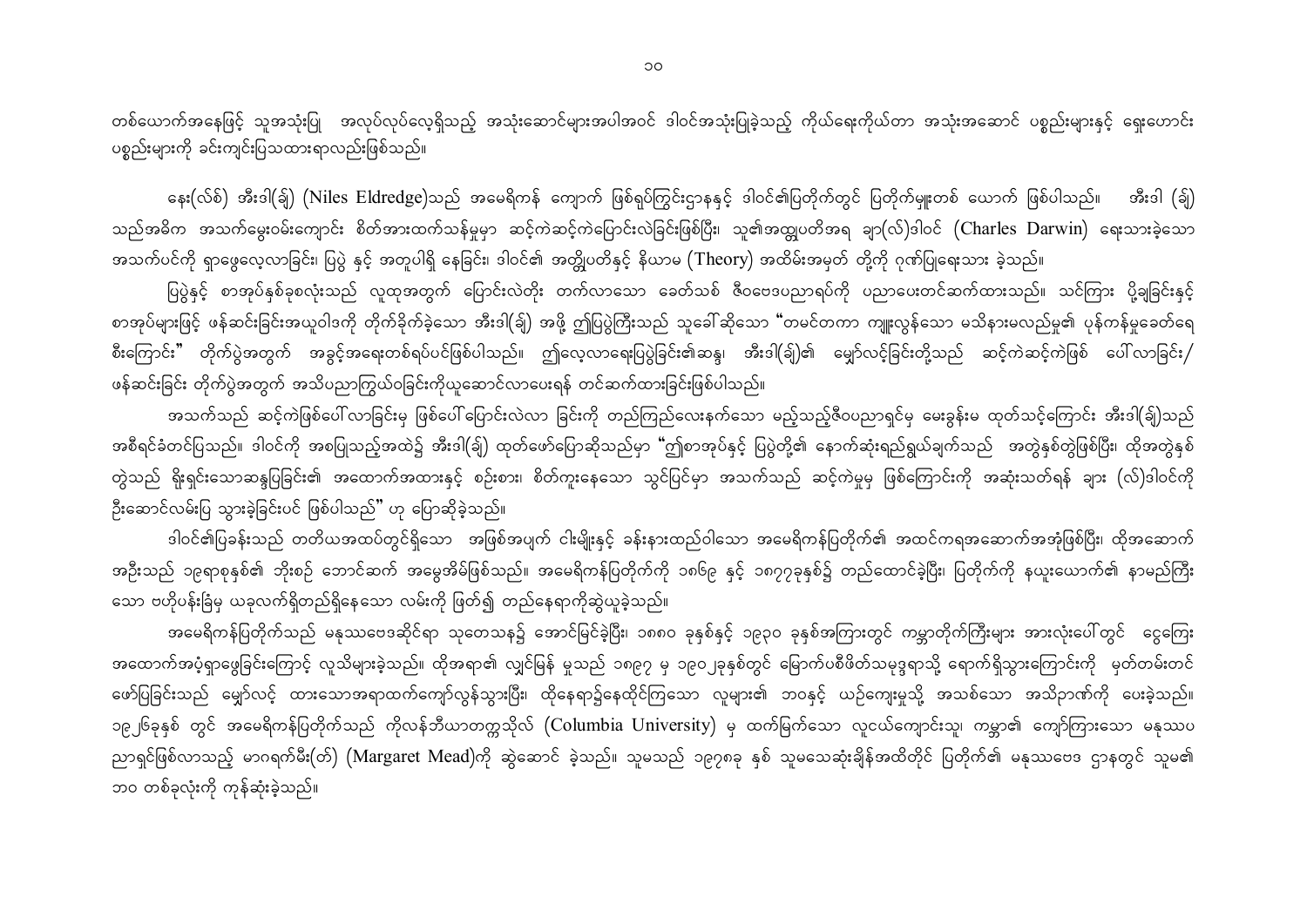၁၉၂၀ခုနှစ် အစောပိုင်းကာလကတည်းက အမေရိကန်ပြတိုက်သည် တူးဖော်မှုလုပ်ငန်း၊ ဒိုင်နိုဆော သုတေသနလုပ်ငန်းနှင့် ကမ္ဘာပေါ်တွင် အကောင်းဆုံး ကျောက်ဖြစ် ရုပ်ကြွင်း နေရာတစ်ခုဖြစ်သော မွန်ဂိုလီယား ရိုဘီ (Mongolian Gobi Desert) သဲကန္တာရ၌ အခြားသော ကျောက်ဖြစ်ရုပ်ကြွင်းနမူနာ လုပ်ငန်းများတွင် ထောက်ပံ့ မှုပြုလုပ်ခဲ့သည်။ ၁၉၉၂ ခုမှစ၍ မွန်ဂိုလီယားသိပ္ပံတက္ကသိုလ်များနှင့် ဂိုဘီ (Gibi)ဒေသတွင် ကျောက်ဖြစ်ရုပ်ကြွင်းနှင့်ဆိုင်သော လေ့လာရေးကို ပြန်လည်ပြီး ပူးပေါင်းဆောင်ရွက် ခဲ့သည်။ ဤပူးပေါင်းလေ့လာခြင်းများ နှစ်စဉ်ပေါ် ပေါက်မှုသည် ပြတိုက်စုဆောင်းခြင်းများသို့ ကျောက်ဖြစ်ရုပ်ကြွင်း မြောက်မြားစွာ ပေါင်းထည့်ခြင်းပင်ဖြစ်သည်။ လွန်ခဲ့သော နှစ်များက ဤ ပြတိုက်သည် ၁သန်းကျော်သော ကျောရိုးရှိသတ္တဝါများ၏ ရုပ်ကြွင်းများကို စုဆောင်းခဲ့ပြီး၊ ထိုစုဆောင်မှကို ကမ္ဘာပေါ်တွင် အကြီးကျယ်ဆုံးဖြစ်အောင် လုပ်ဆောင်ခဲ့ သည်။ အချို့ ၈၅ ရာခိုင်နှုန်းသော ကျောက်ဖြစ်ရုပ် ကြွင်းအစစ်များသည် ကြည့်ရှုသူများအတွက် အင်္ဂါအစိတ်အပိုင်းများ ပြည့်ပြည့်စုံစုံနှင့် ရှိနေကြသည်။

## လေးထပ်မြောက်၌ ဆင့်ကဲပြောင်းလဲခြင်းဝါဒ ဖြန့်ဝေခြင်း

ပြတိုက်ထဲသို့ ဝင်ခါနီးတွင် ဓါက်လှေခါး မောင်းသူအား "ကျွန်တော့်ရဲ့ လေ့လာရေးကို ဘယ်နေရာကနေစရမလဲခင်ဗျာ" ဟု မေးလိုက်ပါသည်။ သူသည် ချက်ခြင်းပင် "စတုထ္က မြောက်အထပ်က အစပြုပါ။ အဲ့ဒီနေရာကို လူအားလုံး သွားကြတယ်။ နောက်ပြီး ဒိုင်နိုဆောတွေကို ထားတဲ့နေရာလည်း ဖြစ်တယ်" ဟု ပြန်လည်ပြီး ဖြေကြားခဲ့သည်။ ကျွန်ုပ် စတုထ္ကအထပ်သို့ ရောက်သောအခါ လူငယ်များခြံရံလျှက် ပြခန်း တစ်ခုမှ တစ်ခု ကြည့်ရှုပြီး ပြန်လာကြသော စိတ်အားထက်သန် တက်ကြွနေကြသော ကလေးသူငယ်များ၏ အသံများကိုကြားရသည်။ ရှေတည့်တည့်ကို သွားသောလမ်းသည် ရှေလျားသော ခန်းမကြီးကို ဦးတည်နေသော မုဒ်ဦးဝဖြစ်ပြီး၊ ခန်းမကြီး၏ ညာဘက် ခြမ်းတွင် ကြီးမားသော *Apatosaurus* ဒိုင်နိုဆောကြီးရှိနေသည်။ ထိုကြီးမားသည့် သတ္တဝါကြီး၏ ပတ်လည်တွင် လမ်းလျှောက်ပြီး ကြည့်ရှုနိုင်ရန်နှင့် မျိုးတုန်း ပျောက်ကွယ် သွားပြီဖြစ်သော သတ္တဝါများ၏ ဧရာမကြီးမားသော အရွယ်အစားကို ခံစားရရှိနိုင်ရန် လှေခါးနှင့် စင်မြင့်ကို သတ္တဝါကြီး၏ ပတ်လည်၌ ဝန်းရံထားသည်။ သတ္တဝါ ကြီးများသည် တင်ပါးထိ ပေ ၂၀ ရှိကြပြီး၊ ကိုယ်ခန္ဓာသည် အမြှီးမှ ခေါင်းထိ ပေ၇၀ ရှည်လျားသည်။ အခြားသော ပြသမှုသည် ထိုသတ္တဝါ၏ ကြီးမားသော အရွယ်အစားကို ညွှန်းဆိုသည့် သတ္တဝါကြီး၏ ခြေထောက်အနောက်ဘက်ရှိ ကျောက်တုံးထဲ ၌ရှိသောကြီးမားသည့် ခြေရာများသည်လည်း အထင်ကြီးစရာ ကောင်းလှသော ပြသမူလည်း ဖြစ်ပါသည်။ စတုထ္ထအထပ်တွင် အံ့ဩစရာကောင်းသည့် မျိုးကွဲဒိုင်နိုဆောများကို ကိုယ်စားပြုသည့် မြောက်မြားစွာသော ကျောက်ဖြစ်ရုပ်ကြွင်းပစ္စည်းများနှင့် ပြည့်နေသော

အခန်းကျယ်ကြီး (၂)ခန်းရှိသည်။ ကလေးတိုင်းနှစ် သက်သော (ကျွန်တော်အပါအဝင်) နာမည်ကျော်ကြားသော T.rex သည် ပုခုံးမှ ၁၂ ပေ အမြင့် နီးပါးခိုင်မာစွာ တည်ရှိ နေသည်။ ၎င်း၏ကိုယ် ခန္ဓာသည် ပေ ၄ဝ ရှိပြီး၊ အမြှီးမှသည် တခြားတစ်ဖက်ဆီသို့ ကြောက်လန့် ပြီး ဖွင့်ကားထားကာ အခြားတစ်ဖက်တွင်လည်း ရှည်လျားပြီး ထက်မြက် သောသွားများနှင့်ပြည့် နေသည်။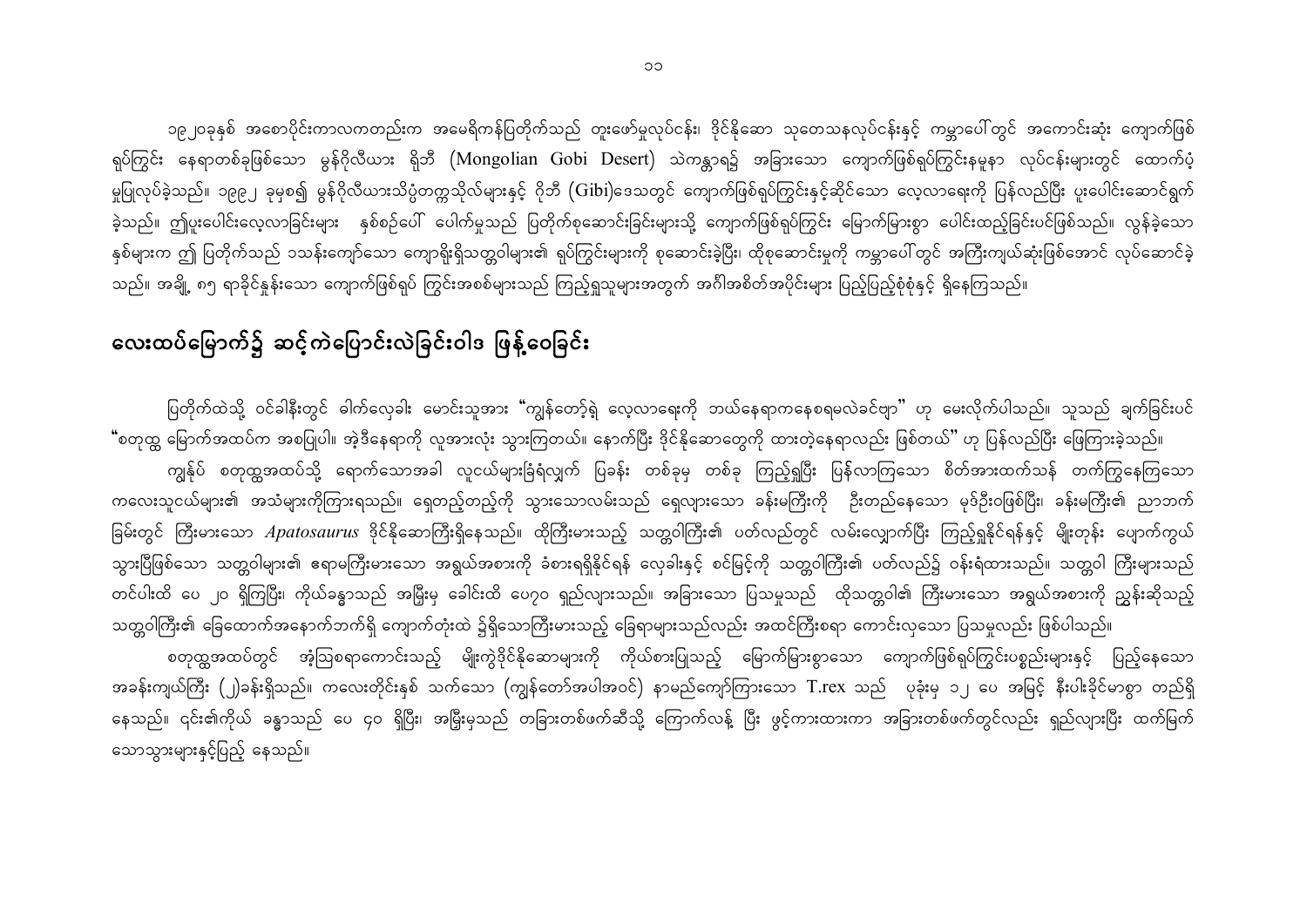ခြေလှမ်းအနည်းငယ်လှမ်းပြီးနောက်၊ T. Rex ၏ ဦးခေါင်းခွံကို ထူထဲပြီး ကြည်လင်သော ပလပ်စတစ်အိတ်ထဲ၌ထည့်ကာ၊ ကြောက် စရာကောင်းသော၊ အရိုး၊ ခြေငါးချောင်းနှင့် လွှသွားပုံသဏ္ဍန် သွားအချောင်း ၅ဝနှင့်အတူ မျက်နှာချင်းဆိုင် ရပ်နိုင်ရန် ပြတိုက်၌ကျွမ်းကျင် သူအားအခွင့်ပေးကာ မျက်စိနှင့် တစ်တန်းတည်း ခင်းကျင်းပြ သထား သည်။ T. Rex ဦးခေါင်းခွံသည် ညှို့ခါက်ပါသော ဆွဲဆောင်မှုအမျိုးအ စားဖြစ်ပုံရပါသည်။ အဘယ့်ကြောင့်ဆိုသော် ထို T. Rex သည် စူးစမ်း ချင်စိတ်ပြင်းပြသော လာရောက် ကြည့်ရှုသူ အသက်အရွယ်မျိုးစုံကို ဆွဲ ဆောင်နေသည်။

၁၉၅ဝခုနှစ် ကျွန်ုပ်လူငယ်ဘဝ၌ ပြတိုက်သို့ လည်ပတ်ခဲ့သော အချိန်မှစ၍ အရာအားလုံးသည် အမှန်တကယ်ပင် ပြောင်းလဲသွားခဲ့သည်။ ခင်းကျင်းပြသ မူများသည် ယခုအခါ ပိုမို၍ဆွဲဆောင်မှုရှိလာပြီး၊ အနီးကပ် လေ့လာမှုများကိုလည်းခွင့်ပြုလာသည်။ လွန်ခဲ့သောနှစ်များက ဒိုင်နိုဆော များနှင့်အတူ နှာခေါင်း တစ်ခုမှတစ်ခုသို့ ကောင်းမွန်စွာ၊ လေ့လာ သွားနိုင်ခဲ့ခြင်းအကြောင်းကို ကျွန်ုပ်သေချာစွာ မမှတ်မိတော့ပေ။ နှာခေါင်း၏ အတိုင်းအတာမြင့်သည်မှာ အံ့ဩစရာမဟုတ်ဘဲ၊ ထိုအသံများ၌ စိတ်အား ထက်သန်မှုရှိခြင်းသည် အလွန်ပင်ကူးစက်တတ်သော အရာပင်ဖြစ်ပါသည်။ ပြတိုက်သည် မိသားစုများကို အတူတကွ ပို့ဆောင်ပေးခြင်း၊ မိသားစုများကို ထိုအရိုးစုဟောင်း များအားဖြင့် စိတ်လှုပ်ရှားမှု ရရှိစေခြင်းဖြင့် အောင်မြင်ခဲ့သည်။ ထိုအရာသည် အလေးထားစရာတစ်ခုဖြစ်ပြီး ခင်းကျင်းပြသမျှများသည် ဆင့်ကဲဆင့်ကဲပြောင်းလဲခြင်း မှန်ကန် ကြောင်း ကြေငြာရန်အတွက် အရိုးစုများသည် ဆွဲဆောင်ရန်နှင့် အမြဲတမ်းကြေငြာခြင်းပုံစံကို တင်ဆက်ထားခြင်းပင်ဖြစ်သည်။

ဒိုင်နိုဆောများကို ခင်ကျင်းပြသထားသော နေရာများကို လေ့လာ ကြည့်ရှုသောအခါ ဆင့်ကဲဆင့်ကဲပြောင်းလဲခြင်း၏ ဝါဒ ဖြန့်ဝေခြင်းကို တွေ့ရသည်။ မျိုးကွဲသော ဒိုင်နိုဆောများသည် မည်ကဲ့သို့သော အရောင်အသွေးနှင့် တူညီကြသနည်း။ ဒါဝင်၏ အတွေးအခေါ်ကို ထင်ရှားစေသောအရာသည် ဒိုင်နိုဆောများ အပါအဝင် အသက်ရှိသော သတ္တဝါ အားလုံးသည် ဘိုးဘွား ဘီဘင်မှ ဆင်းသက်လာ ခြင်းဖြစ်ကြောင်းကို ခင်းကျင်းပြသမှုများအားဖြင့် ထောက်ပြထားသည်။

ဒိုင်နိုဆောပြခန်းများသည် ၁၉၉၄ခုနှစ် မှ ၁၉၉၆အတွင်း ပြတိုက်ကို ပြန်လည်ပြုပြင်မွမ်းမံခြင်း ပြီးဆုံးသွားခြင်းအားဖြင့် ဆင့်ကဲဆင့်ကဲပြောင်းလဲခြင်းကို မြင့်တင်ရန် ဒီဇိုင်းရေးဆွဲခဲ့သည်။ ဆင့်ကဲဆင့်ကဲပြောင်းလဲခြင်း၏ ပုံပြင်သည် ပြတိုက်၏ ဇတ်ခုံအလယ်တွင် နေရာယူခဲ့သည်။ ဒိုင်နိုဆောများကို နှစ်ကာလ အတိုင်းအစဉ်လိုက် ပြသထားမည့်အစား နမူနာများကို ဆင့်ကဲဆင့်ကဲဖြစ်ပေါ် လာသော ဆက်နွယ်မှုများအရ တိရိစ္ဆာန်များသည် သူတို့၏ ထူးခြားသော ခန္ဓာကိုယ်တူညီချက်အရ အစုအဖွဲ့လိုက် နေထိုင်ကြပုံကို အစိတ်အပိုင်းများစွာ ပါဝင်သော အသက်ပင်၏ အကိုင်းအခက်ကဲ့သို့ စိတ်ကူးယဉ်ဆန်ဆန် ခိုင်းနိုင်း၍ ခင်းကျင်းပြသထားသည်။

၁၉၉၃ခုနှစ်၌ "အတားအဆီးကို ဖြိုခွင်းသူ (Blockbuster)ရုပ် ရှင်ကား ဂျူရာဆစ်ခ် ပန်းခြံ၌ စတီဖင် စပီဘက်(ခ်ျ) (Steven Spielbeg)သည် ဒိုင်နိုဆောများကို လက်တွေ့ကျကျပုံဖော်ထားသောကြောင့် ရင်တထိတ်ထတ်နှင့် ဖြစ်နေခဲ့ကြသည်။ မမှီတ်မသုန်ကြည့်နေ ကြသောပုံစံသည် ရုပ်ရှင်ပိတ်ကားသို့ ချက်ခြင်း ဝင်ရောက်တော့မည့် အမူ အရာပုံပေါက်နေသည်။ ဤရုပ်ရှင်နှင့် အခြားသော နောက်လိုက်များ သည် ဒိုင်နိုဆောများအပေါ်၌ သတင်းမီဒီယာများ စိတ်ဝင်စားမှုကြီး ထွားလာအောင် ထုတ်လုပ်လာကြသည်။ စာဖတ်သူများထံသို့ "စစ်မှန်သော ဒိုင်နိုဆောများအကြောင်း"ကို ၁၉၉၃ခုနှစ် ဧပြီလ ၂၈ ထုတ် တိုင်း(မ်)မဂ္ဂဇင်းကြော်ငြာ၌ "သင်ယုံကြည်နေသောအရာများ မှားယွင်းမှုကို အံ့အားသင့်ခြင်း" အကြောင်းကို ဖော်ပြခဲ့သည်။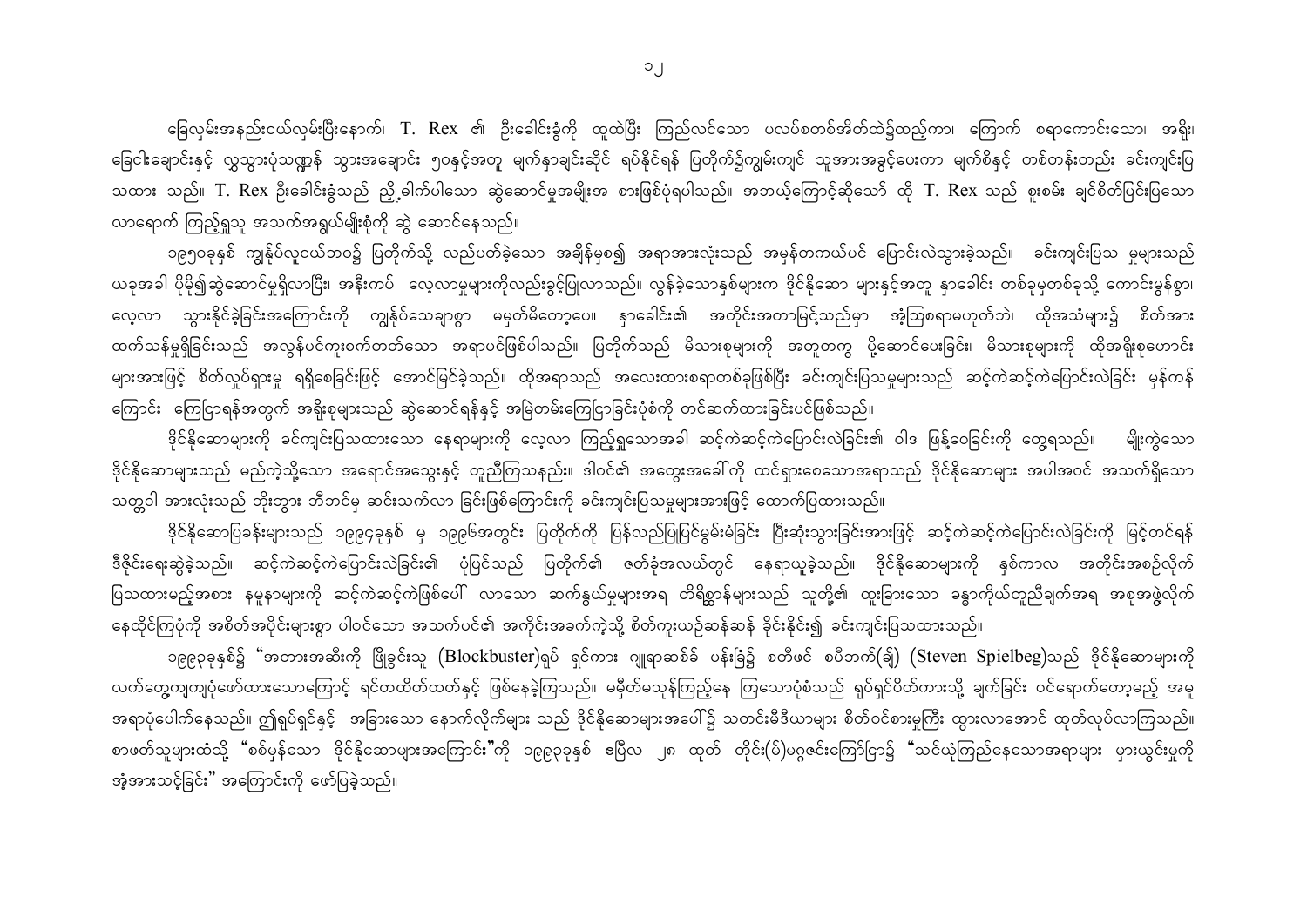တိုင်း(မ်)မဂ္ဂဇင်းသည် ၁၉၈၀ခုနှစ်၌ ဒိုင်နိုဆောအကြောင်းနှင့် ဆင့်ကဲ ဆင့်ကဲပြောင်းလဲတိုးတက်လာပုံ၏ အသိပညာကို ဇာတ်လမ်းပမာ ဖြစ်အောင် ပြောင်းလဲခဲ့ပြီး အသစ်သော ရှာဖွေပြုလုပ်မှုများကို ချဲ့ကားပြီး အစီရင်ခံစာတင် ပြခဲ့သည်။ ဤဂယက်ရိုက်ခဲ့မှုသည် ရှင်းလင်းပါသည်။ ဒိုင်နိုဆောကျောက်ဖြစ် ရုပ်ကြွင်းများသည် ဆက်လက်ပြီး ပြောင်းလဲနေပါသည်။ ထိုအရာနှင့်ပတ်သက်၍လည်း မေးခွန်းများထွက်ပေါ်လာခဲ့သည်။ **"**ဤသတ္တဝါကြီးများအကြောင်းကို နောင်လာမည့်ရှာဖွေလေ့လာများမှ ကျွန်ုပ်တို့ကို ကောင်းမွန် မှန်ကန်သော အသိပညာများပေး လိမ့်မည်လော" အထောက်အထားများအားလုံး မှားယွင်းလာခဲ့ သည့်အ ချိန်တွင် ဒိုင်နိုဆောများသည် မျိုးရိုးအစဉ်အဆက်အတိုင်း ဆက်သက် လာခြင်းဖြစ်ကြောင်း ကျွန်ုပ်တို့ပြောဆိုသင့်ပါသလား။ တိုင်း(မ်) သို့မဟုတ် အခြားမဂ္ဂင်ဇင်းများသည် လာမည့်အချိန်၌ ဒိုင်နိုဆောအကြောင်းများကို ဖော်ပြ လာသည့်အခါ သင်သိရှိသောအရာအားလုံးသည် မှားယွင်းနေသည်ဟု ပြောဆိုလိမ့်မည်လော။ ဤအရာသည် ဆင့်ကဲဆင့်ကဲဖြစ် ပေါ်လာသော ကျောက်ဖြစ်ရုပ် ကြွင်းပညာ၏ ပြောဆိုမှုများကို ဆန်းစစ် သည့်အချိန်တွင် တစ်စုံတစ်ခုသော အရာသည် အာရုံထဲတွင် ဖြစ်ပေါ် လာခဲ့သည်။

အမေရိကန်သဘာဝသမိုင်းပြတိုက်ကဲ့သို့သော အရေးပါသောပြတိုက်အများစုသည် သူတို့၏ပြပွဲ၌ အလွန်ရိုးရှင်းမှုကို ပြုလုပ်ထားသော ဆင့်ကဲဆင့်ကဲပြောင်းလဲမှု၌ရှိသော သူတို့၏ယုံကြည်ခြင်းကို စေ့စပ်သေချာစွာပြုလုပ်ထားကြသည်။ သို့ပါသော်လည်း ထိုအရာသည် သိပ္ပံဆိုင်ရာ အချက်အလက် အပေါ်တွင် အခြေခံသောအနေအထားဖြစ်ပါသလား။ (သို့မဟုတ်) ထိုအရာသည် ဆင့်ကဲဆင့်ကဲပြောင်းလဲမှုကို ရှေ့ရှုပေးသော ပြတိုက်မှုးမှ ဖန်တီးပေးသောအရာနှင့် အထောက်အထားများကို ရှေတန်းတင်သော ယုံကြည်ချက်မှ လာသောအရာ ဖြစ်ပါသလား။ အံ့အားသင့် ဖွယ်ရာတစ်ခုမှာကျောက်ဖြစ်ရုပ်ကြွင်းမှတ်တမ်းတင်ပြသခြင်းကို ကြည့်ကာ ထိုအရာသည် အလွန်ဆိုးဝါးသော မပြည့်စုံမှုပင်ဖြစ်ပါသည်။ ဉမာအားဖြင့် တစ်ကြိမ်တစ်ခါတည်းဖြင့် ဒိုင်နိုဆော အမျိုးအစားများ မည်မျှ တည်ရှိနေခဲ့သည်ကို မသိနိုင်ပါ။ ၁၉၉၅ ခုနှစ်၌ အမေရိကန်သ ဘာဝသမိုင်းပြ တိုက်သည် ဒိုင်နိုဆော ရှာဖွေတွေ့ရှိခြင်း စာအုပ်ကို ထုတ်ဝေခဲ့ပြီး၊ မေးခွန်းများကို ဝိုးတဝါး၊ မပြတ်သားသော ခန့်မှန်းခြေအဖြေများနှင့် ကြိုးစား ဖြေဆိုခဲ့သည်။ ဒိုင်နိုဆောများသည် သူတို့၏နောက်ဆုံးအချိန်ဖြစ်သော ကမ္ဘာဦး ကာလ (နှစ်သန်း ပေါင်း ( ၅ ) သန်း ပတ်ဝန်းကျင်ခန့်က)၌ ကမ္ဘာပေါ်တွင် ကျင်လည်ကျက်စားခဲ့ပြီး မျိုးကွဲပေါင်း (၄၀)သာရှိခဲ့ရာ၊ "အရှိကိုအရှိအတိုင်း မှတ်တမ်းတင်မှုကို ဖတ်ကြားခြင်း" ၌ အခြေပြုခဲ့ကြသည်။

အဘယ့်ကြောင့်ဆိုသော် ကျောက်ဖြစ်ရုပ်ကြွင်းမှတ်တမ်းတင်မှု များသည် ပြည့်စုံခြင်းမရှိဘဲ လွန်ခဲ့သော အချိန်ကာလအတွင်းတွင် တည်ရှိခဲ့ကြသော ဒိုင်နိုဆောများ၏ အမျိုးအစားအရေအတွက်များကို ခန့်မှန်းခြေဖြင့် အနီးစပ်ဆုံး မှတ်တမ်းတင်ခြင်းကိုသာ ကျွန်ုပ်တို့ ဖွင့်ပြပေးနိုင်ကြောင်း စာရေးဆရာများ ရေးသားခဲ့သည်။ စစ်မှန်သော မေးခွန်းသည် အကယ်၍ သင်သည် မပြည့်စုံသော ကျောက်ဖြစ်ရုပ်ကြွင်း မှတ်းတမ်တင်မှုကို ကြည့်မယ်ဆိုလျှင် မည်သို့သော နည်းလမ်းနှင့် သေချာ မှုရှိကြောင်းသိရှိနိုင် လိုမ်မည်နည်း။ ကျောက်ဖြစ်ရုပ်ကြွင်း အနည်းစု ပျောက်ဆုံးနေ ပါသလား (သို့မဟုတ်) များပြားလှသော အရေအ တွက်ရှိ နေပါသလား။ စာရေး ဆရာများက " ကျောက်ဖြစ် ရုပ်ကြွင်းမှတ်တမ်း မည်မျှပင်ဆိုးရွားနေပါသလဲဆိုတာ ကျွန်တော်တို့မသိရှိပါ။ ကျွန်တော်တို့ သံသယဖြစ်တာကတော့ ဤအရာသည် အလွန်ပင်ဆိုးဝါးသော အရာပါဘဲ" ဟု ပြောဆိုဝန်ခံခဲ့သည်။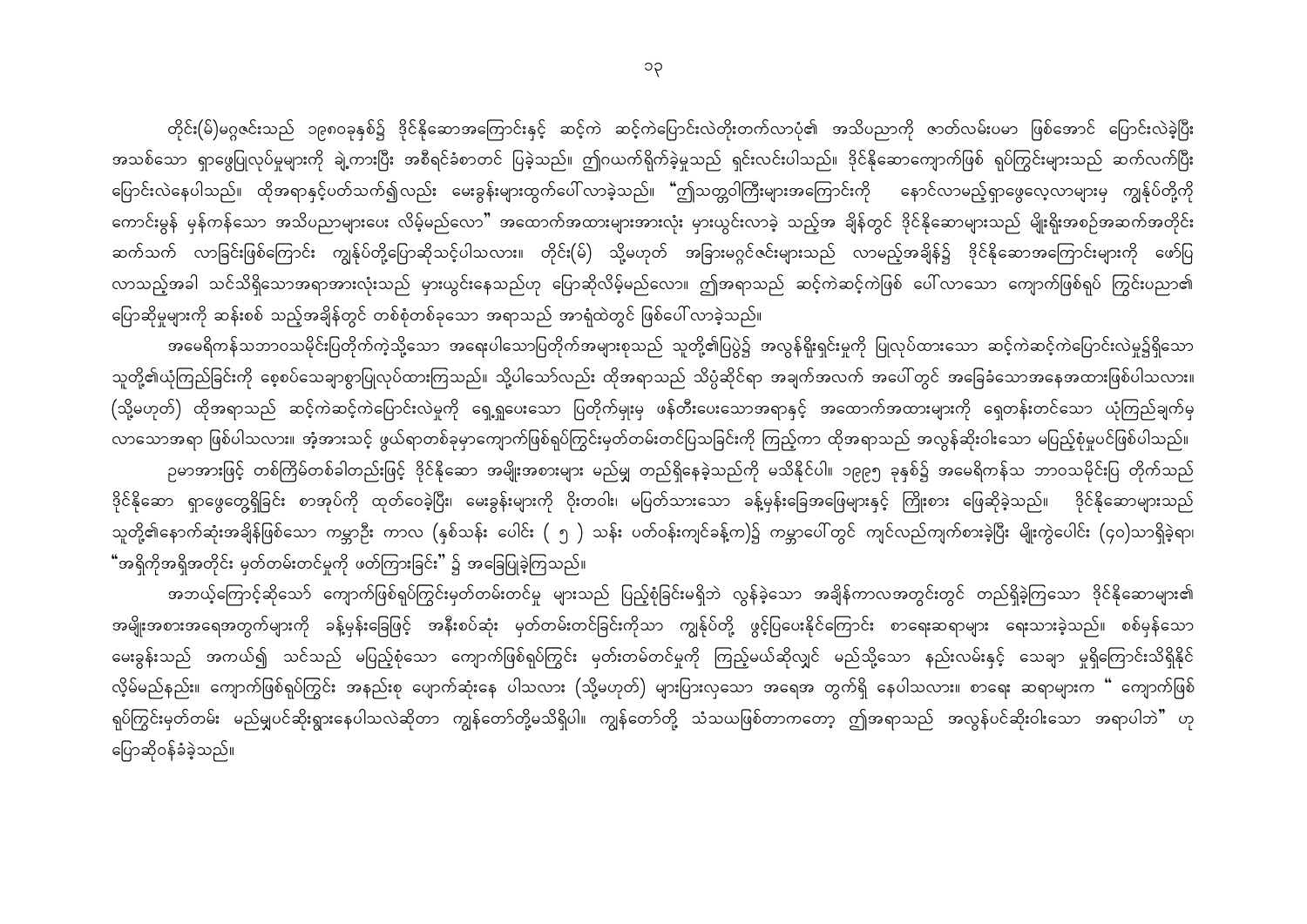အကယ်၍ ကျောက်ဖြစ်ရုပ်ကြွင်းမှတ်တမ်းတင်မှုကို သံသယများ ဖြစ်ခဲ့မည်ဆိုလျှင် မည်သို့သော ပုံစံများဖြင့် အဆုံးသတ်ပြီး၊ ပြတိုက်များ သည် ဆင့်ကဲဆင့်ကဲပြောင်း လဲသောပုံကြမ်းကို သိပ္ပံဆိုင်ရာ၌ မှန်ကန်ကြောင်း မည်ကဲ့သို့ တန်ဆာဆင်နိုင်မည်နည်း။ တစ်ခုတည်းသောအဖြေသည် အမေရိကန်သဘာဝ သမိုင်းပြတိုက်၏ တတိယအထပ်၌ရှိ ကောင်းမွန်စွာတည်ထောင်ခဲ့သော ယုံကြည် ခြင်းစနစ်ကို အမွှမ်းတင်ခြင်း ခံရသူ ဒါဝင်ကို အခြေခံခဲ့ခြင်းပင်ဖြစ်ပါသည်။

## သင်၏အသက်တာကို ပြောင်းလဲလိမ့်မည်

ပြခန်းအပြင်ဘက်၌ရှိသော ဒါဝင်၏ပြခန်းသည် အလွန်ပင် မှုန်ဝါးသော လက်ကန်းကြေငြာစာဖြစ်ပြီး၊ လူတစ်ယောက်၏ အမြင်များသည် ကြီးကျယ်မှုပေါ်၌ မလွဲမရှောင်သာသော အာရုံစိုက်ခြင်းများသာဖြစ်ကာ ဂီလာပါရိုး (စ်) (Galapagos)ကျွန်းများမှလာသော အလွန် ထူးခြားပြောင်မြောက်စွာ ရောင်စုံရွှေဝါဇဝါဖန်သေတ္တာထဲမှ သတ္တဝါကြီး များနှင့် အပင်များကို ခင်းကျင်းပြသ ထားသည်။ ဤအပင်များနှင့် တိရစ္ဆာန်များသည် ဒါဝင်ဗြိတိသျှသင်္ဘောဘီဂဲလ် နှင့် ခရီးရှည်ရွက်လွှင့် သော အချိန်ကာလအတွင်း ဂီလာပါဂိုး(စ်)ကျွန်းပေါ်တွင် ခြေစချသော အချိန်တွင် ဒါဝင်သည် အမှန်တကယ်ပင် လေ့လာခဲ့သော ပုံစံ ပင်ဖြစ် ပါသည်။ ဂါလာပါဂိုး(စ်)ကျွန်းများတွင် အသက်ရှင်နေထိုင်ကြပြီး တရွှေ့ရွှေ့ သွားလာနေကြသော လိပ်သတ္တတစ်ခုထဲ၌ ရှိနေကြသည်။ ခရီးသွား ဧည့်သည်များ စောင့်စားနေသကဲ့သို့ ဆင့်ကဲဆင့်ကဲပြောင်းလဲလာမှုကို စက်ယန္တရား ကဲ့သို့ သဘာဝရွေးချယ်ခြင်း၏ ဖော်ထုတ်ခြင်းကို ဒါဝင်မည် ကဲ့သို့ မြင်ခဲ့ပါသနည်း။ (သို့) လေ့လာခဲ့ပါသနည်းဆိုသည့်စသည့် အသိပညာကို ရရှိစေပါသည်။ ထိုအရာသည် ဂါလာပါဂိုး(စ်) ကျွန်းပေါ် ၌ဖြစ်ပြီး၊ ဒါဝင်သည် ကျွန်းတစ်ခုမှတစ်ခုသို့ သွားရောက်သကဲ့သို့ ဖလိုဝါ (Flora)နှင့် ဖာနာ (Faun) ကျွန်းများပေါ်၌ မယုံနိုင်လောက်ပင် စိတ်ထွေပြားခြင်းဖြင့် လေ့လာခဲ့သည်။ အသိပညာတစ်ခု ရရှိလိုက်သည်မှာ ဒါဝင်၏ ဖိနပ်ပေါ်၌ ကျွန်တော်တို့ရပ်နေကြပြီး၊ ကျွန်တော်တို့ စိတ်ရှည်စွာဖြင့် နယ်နိမိတ်မျဉ်းရှေ့သို့သွားရောက်ရန် အတွက် စောင့်ဆိုင်း နေသကဲ့သို့ ဘီဂဲလ်၏ သင်္ဘောလှေဦးထပ်ကို ကြည့်နေကြသည်။

ပြခန်းအဝင်အပေါက်၌ ဒါဝင်၏ကြီးမားသောရုပ်ပုံကားချပ်ကြီးသည် အညိုရောင်ကုပ်အက်ိျကိုဝတ်ဆင်ထားပြီး၊ သဘောထားပြည့်ဝမှုကို ပုံဖေါ်နေသော သူ၏ပါးသိုင်းမွေး အဖြူရောင်သည် လာရောက်လည်ပတ်သူများကို ကြိုဆိုနေသည်။ ထင်းနေအောင်ဖော်ပြထားသော ဒါဝင်၏ ပုံတူပန်းချီကားအောက်၌ရှိသော ရွေရောင်ပေစာများသည် လာရောက် လည်ပတ်သူများ အဘယ့်ကြောင့်လာရောက်လည်ပတ်ခဲ့ကြောင်းကို အရိတ်အမြွတ်ပြောပြနေသော အမူအရာများဖြစ်ကြသည်။

ပျော်ရွင်ဝမ်းမြောက်စွာဖြင့် အိမ်၌ မှတ်စုစာအုပ်များ၊ မှန်ပြောင်းများသည် လူတွေ၏အကြည့်များကို ရှောင်ရှားနေသည်။ အငြင်းပွားမှု များသည် သူ့ကို ဖျားနာစေကြသည်။ သဘာဝ တရားကို လေ့လာသူ ပါရမီထူးသော ဤသူသည် ဇစ်မြစ်နှင့် ဆင့်ကဲဆင့်ကဲပြောင်းလဲဖြစ်ပေါ် လာသော အတွေးအခေါ်ကို ဆယ်စုနှစ် တစ်ခုလုံး ထွေးပိုက်ထားခဲ့သည်။ ယနေ့တိုင် ရာစုနှစ် နှစ်စုနောက် မွေးဖွားလာသော ချာ(လ်)ဒါဝင်၏ အမည်နာမကို လူတိုင်းနီးပါးသိကြသည်။ ဒါဝင်မည်သည့်အရာကို လုပ်ခဲ့ သနည်း။ ဘာကြောင့် ခုအချိန်ထိ ပြဿနာများကို သူလုပ်နေပါသနည်း။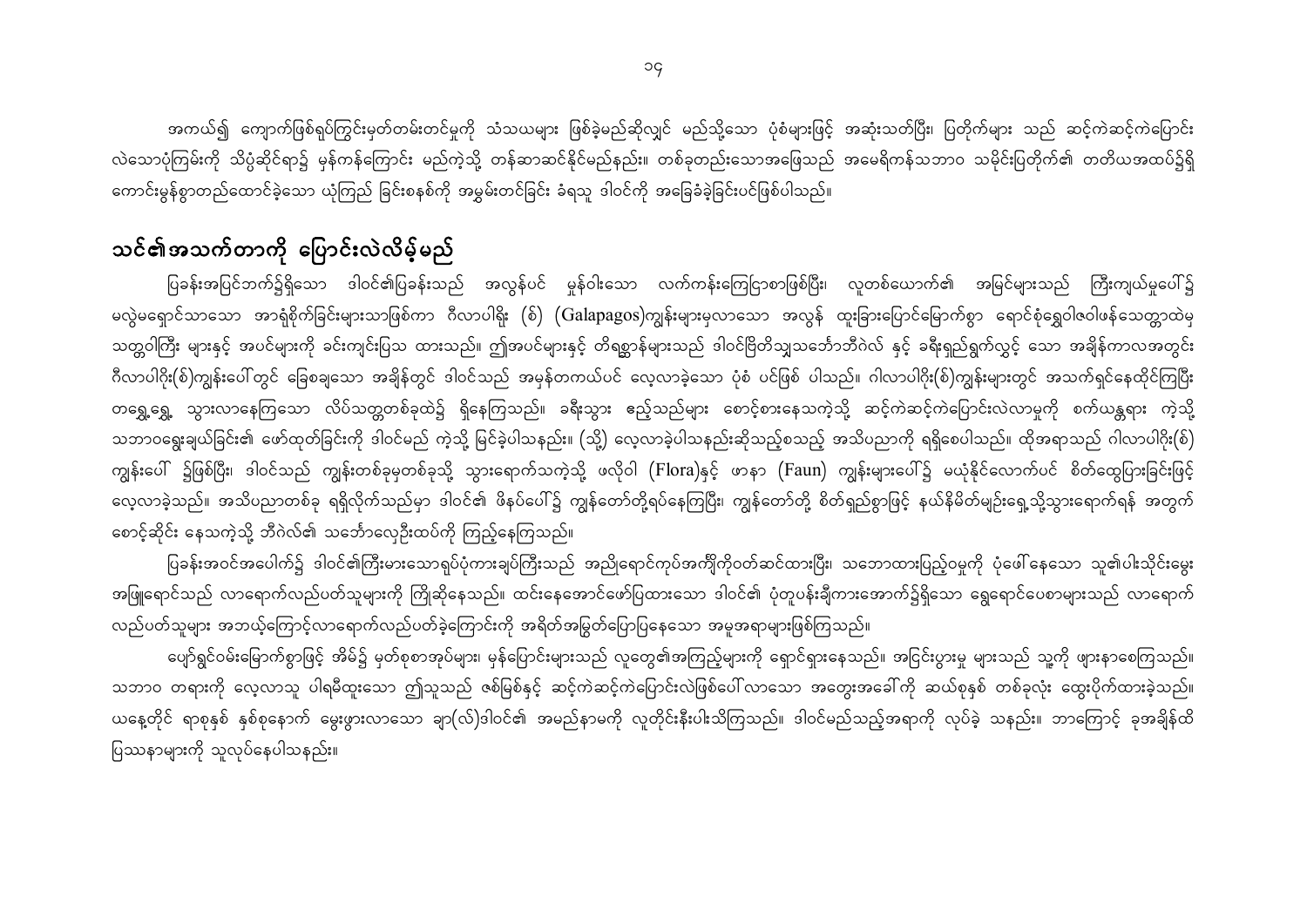လူများစွာဝင်ဆံ့သော တတိယအထပ်သို့ လာရောက်လည်ပတ် သူများသည် ပြည့်လျှံနေသော ပြပွဲခန်းမထဲသို့ လျှောက်လှမ်းကာ အံဩခြင်း၊ လှို့ဝှက်နက်နဲမှုများ၏ ခံစားချက်တို့သည် တဖြည်းဖြည်းချင်း သွတ်သွင်းခံနေရသည်။

ရှိသေလေးစားအပ်သော စိတ်သဘောသည် လူအများအပေါ် သို့ ပျံ့နှံ့သွားတော့သည်။

ရောင်ခြည်များစွာ ထွက်နေသော အခမ်းအနား၏ ပြင်ဆင်မှုသည် ကိုးကွယ်သောနေရာနှင့် ဆက်နွယ်နေသည်။ ဤပြပွဲသည် လူများ စွာအတွက် နှစ်ပေါင်း (၁၅၀)တိုင်တိုင် အရိုးစွဲနေခဲ့သော လူတစ်ယောက်၏ အတွေးအခေါ်ကို ဆင်ခြင်ဖို့ရန် ဝိညာဉ်ရေးရာ ခရီးလမ်းပင်ဖြစ် ပါသည်။ ကျွန်ုပ်သည် ဓါက်လှေကား စောင့်ထံသို့ ချဉ်းကပ်ခဲ့ပြီး "ပြတိုက် တစ်ခုလုံးကို လေ့လာမည်ဆိုရင် အချိန် ဘယ်လောက်ကြာလိမ့်မလဲ" ဟု မေးခဲ့သည့် အချိန်တွင် ဤပြပွဲသည် နားလည် လွယ်အောင် ပြုလုပ်ထားသော ပြပွဲဖြစ်သည်။ ချိုသာသော်လည်းဘဲ ထင်ရှားပေါ်လွင်နေသော စိတ်အားထက်သံသောအသံနှင့် "ရှင်အကုန်လုံး ဖတ်မယ် ဆိုရင် မိနစ် (၉၀) နဲ့ ပြီးဆုံးလိ့မ်မည်။ နောက်ပြီး ဒီအရာဟာ သင့်ဘဝကို ပြောင်းလဲ သွားစေလိ့မ်မည်" ဟု သူမ ပြန်လည် ပြောဆိုခဲ့သည်။ သူမ၏ အဖြေသည် မည်သို့နည်းနှင့် သူမ၏အသက်တာကို ဒါဝင်၏ ဩဇာလွှမ်း မိုးသွားခြင်းနှင့် ဆင့်ကဲဆင့်ကဲပြောင်းလဲခြင်းသည် သူမအတွက်ဘယ်လောက်ပင် အရေးကြီးသောအရာဖြစ်သနည်းဆိုတာကို နားလည်လွယ်အောင် ရှင်းပြခဲ့သည်။ ကျွန်တော်နှင့်အတူ လေ့လာရေးခရီးစဉ်တွင် ရှိကြ သော လူများစွာသည်လည်း ထိုကဲ့သို့တူညီသော ခံစားချက်ရှိလိမ့်မည်ကို ယုံကြည်ပါသည်။

တစ်ခုသော ပထမဦးဆုံးသောပြပွဲသည် ကြီးမားမြင်သာသော မှန်နှင့် ဟောင်းနွမ်းနေသော နီညိုရောင် မှတ်စုစာအုပ်ပါ ပြသထားသည်။ "ချားလ် ဒါဝင်သည် သက်ရှိများကို အနီးကပ်ကြည့်ရှုခဲ့သည်" ကို အနီး၌ရှိသော စာအုပ်သည် လာရောက်လည်ပတ်သောသူများကို ညွှန်ပြပေးနေသည်။ စင်စစ် ဒါဝင်သည် မျိုးရိုးမတူသော အပင်များနှင့် ကျောရိုးမဲ့တရိစ္ဆာန်များကို စုဆောင်းသူဖြစ်ပြီး သူ၏ဘဝအသက်တာ တစ်လျှောက်လုံးတွင် ပေါများပိုလျှံသော မှတ်စုများကို ထုတ်ဝေခဲ့သည်။ ထိုအရာများနှင့် အစပြုရန် သင့်လျှော်သော ကရိယာများသည် သဘာဝ လောကပညာရှင်တစ်ဦးအနေဖြင့် ဒါဝင်အသုံးပြု ခဲ့သော အရာများ ဖြစ်ခဲ့သည်။ သို့သော်လည်း ထိုအရာများသည် ပြပွဲ၏ စစ်မှန်သော သင်ကြားရေး နည်းပညာကို အာရုံစိုက်ရန်အတွက် ဒေါက်တိုင်များသာ ဖြစ်ကြပါသည်။ တဖန် ဘေးချင်းကပ်လျှက်ရှိသော စာသည် အဘယ့်ကြောင့် လာခဲ့ရ သနည်းဟု ဖော်ပြရန်ခက်ခဲသော သဲလွန်စကို ပေးကမ်းနေခြင်းဖြစ်သည်။ ကျွန်တော်တို့ လေ့လာခဲ့သောအရာများသည် ဒါဝင်အတွက် ကမ္ဘာပေါ်တွင် ကြီးမားအံဩဖွယ်ရာ၊ စိတ်ဝင်စား ဖွယ်ရာ ကောင်းသောအရာ များဖြစ်သည့် ခရင်းကောင်များမှ လိပ်ပြာများ၊ ငှက်ကု လား အုပ်များမှ သစ်ခွများ သည် စူးစမ်းချင်စိတ်ကို နိူးဆွခဲ့ကြသည်။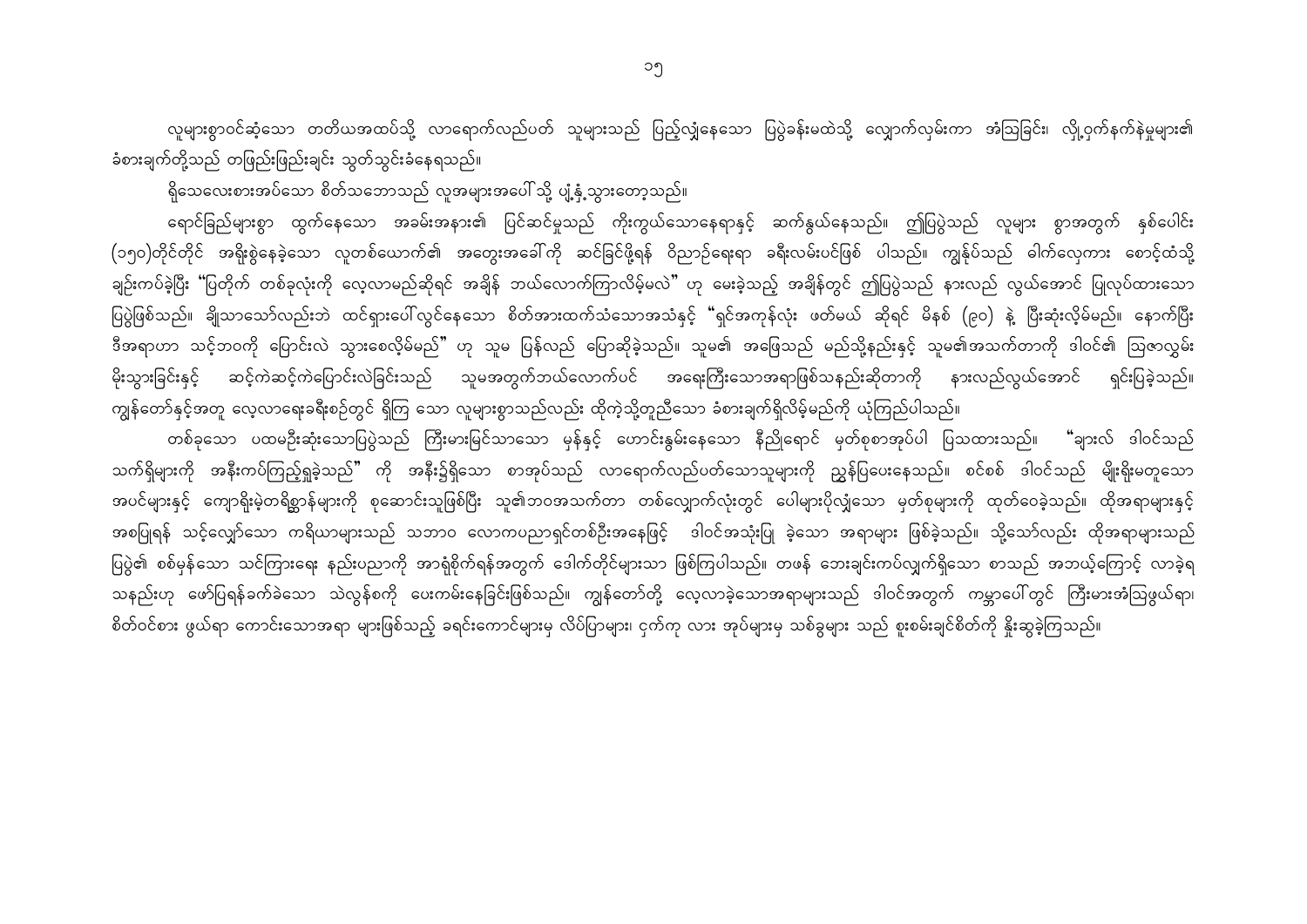#### ဒါဝင်မဖြေဆိုနိုင်ခဲ့သော မေးခွန်း

အောက်ဖေါ်ပြပါ အကြံပေးချက်ဖြစ်သော ဤကဗျာဆန်သော မေးခွန်း သုံးခုသည် ဒါဝင်အနှစ်သက်ဆုံး ဆင့်ကဲဆင့်ကဲပြောင်းလဲဖြစ် ပေါ်လာသော အဖြေများကို အလွယ်တကူ ဦးဆောင်သွားမည်ဖြစ်သည်။

၁။ မရေမတွက်နိုင်သော အမျိုးအစား၊ အသက်ရှင်လျှက်ရှိသောအရာနှင့် မျိုးတုန်း ပျောက်ကွယ်သွားခဲ့သောအရာများ အဘယ့်ကြောင့် အမြောက်အမြား ရှိနေကြပါသနည်း။ ၂။ အချို့သောအရာများသည် တစ်ခုနှင့်တစ်ခု မသိမသာ ခြားနားနေကြ သည်ကို မည်ကဲ့သို့ရှင်းပြနိုင်မည်နည်း။ ၃။ သက်ရှိတစ်ခုစီတိုင်း၌ သူတို့၏ ပတ်ဝန်းကျင်ကို အလွန်လှပသေ သပ်စွာဖြင့် သဟဇတဖြစ်သည်မှာ မည်ကဲ့သို့ ဖြစ်နိုင်ပါသနည်း။

ဒါဝင် မဖြေရှင်းနိုင်ခဲ့သော သူ၏ဆင့်ကဲဆင့်ကဲပြောင်းလဲဖြစ် ပေါ်လာသည့် အယူအဆကို အခြေခံထားသော <mark>"</mark>အမျိုးအစား" ဆိုသည့် စကားရပ်ကို ပြတိုက်၌ အသိအမှတ်ပြုထားပြီး ဒါဝင်ကို အရိုအသေ ပေးကြသော သူများကို ကျွန်တော်အံ့ဩမိပါသည်။ ပြပွဲသည် "မရေမတွက်နိုင်သော အမျိုးအစား၊ အသက်ရှင်လျှက်ရှိသော အရာနှင့် မျိုးတုန်း ပျောက်ကွယ်သွားသောအရာ" တို့ကို ညွှန်းဆိုနေပါသော်လည်း ဒါဝင် သော်လည်းကောင်း၊ ခေတ်ပြိုင်ဇီဝညာရှင်များ သော်လည်းကောင်း အများအားဖြင့် "ဤစကားရပ်" ၏ပြုပြင်ထိန်းသိမ်း ထားသော ရှင်းလင်း ပြတ်သားမှုကို ကောင်းမွန်စွာဖြင့် ရောက်ရှိနိုင်လိမ့်မည်မဟုတ်ပေ။ အသက်ရှင်သောအရာတစ်ခုဖြစ်ခြင်းသည် တူညီခြင်း၊ ကွဲပြားခြင်း (သို့) အမျိုးအစားတို့၏ အင်္ဂါရပ်များဖြစ်လာကြသည်။ မည်ကဲ့သို့အားဖြင့် ကျွန်ုပ်တို့ သိရှိနိုင်ပါသနည်း။

ထိုအရာသည် "မရေမတွက်နိုင်သော အမျိုးစုံးလင်မှု" ၏ အသက်ရှင်ခြင်းပုံစံကို အကောင်းဆုံးညွှန်းဆိုခြင်း ဖြစ်ပေလိမ့်မည်။ သို့ သော်လည်း ထိုအပြင် "တစ်ခုနှင့်တစ်ခု အနည်းငယ် ခြားနားမှု" မရှိပါဘူး လား။ ထိုသို့ဆိုလိုခြင်းသည် ဆံပင်နီသော သူများသည် ဆံပင်နက်သော လူဖြူအမျိုးသမီးများနှင့် နွေရောင် ဆံပင်ပျော့ရှိသူများနှင့် ခြားနားသော အမျိုးအစားများဖြစ်ကြသည်ဟူသော ဆိုလိုခြင်းဖြစ်ပါသလား။ ကျွန်တော်တို့၏ ပတ်ဝန်းကျင်တွင်ရှိသော ၅"နှင့် ၅၃ႉ ၅ အကြား ကီလိုချိန်ရှိသော အမျိုးအစားကို ပိုင်ဆိုင်ထားသော ယောကျာ်းလျာများသည် ၅ဝပေါင် ကျော်ရှိသောလူများနှင့် အမျိုးအစားခြားနားမှုရှိပါသလား။ "မသိမသာ လေးသာ ခြားနားမှု" ဖြစ်သည်ဟူသော ဆိုလိုခြင်းသည် မည်သည်ကို ဆိုလိုခြင်းနှင့် မသိမသာလေးခြားနားမှုသည် အမျိုးအစားခွဲခြားတည်ရှိမှု၌ မည် သည့် အချိန်တွင် အဆုံးသတ်မည်နည်း။

အထက်တွင်ဖေါ်ပြထားသောပြပွဲမေးခွန်းများသည် ဆင့်ကဲဆင့်ကဲပြောင်းလဲခြင်း၏ အတွေးအခေါ် ပေါ်တွင် စကားပလင်ခံထားပြီး၊ ခြားနားမှု ကြီးထွားသွားအောင် ပေါင်းထည့်ထားကာ အချိန်ကုန်လွန်သွားလျှင် မသိမသာ လေးသာခြားနားလိမ့်မည်။ အချိန်တန်လျှင် လူ၏အထဲသို့ သေးငယ်သော ပိုးမွားများသည် ဆင့်ကဲဆင့်ကဲပြောင်းလဲမှု အတွက် ဖြစ်နိုင်ခြေဖြစ်အောင် ပြုလုပ်ထားသည်။ ဤမေးခွန်းများသည် အသက်ရှင်လျှက်ရှိသော အရာများကို သူတို့၏ ပတ်ဝန်းကျင်တွင် နေထိုင်ရန် ပြည့်စုံစွာ ဒီဇိုင်း ရေးဆွဲခဲ့သည်။ ဖန်ဆင်းရှင်ဘုရား၏မတည်ရှိမှုနှင့် ဖြစ်ပျက်ခြင်းတို့သည် ကြိုတင်ကောက်ချက်ချထားသောအရာပင်ဖြစ်သည်။ သူတို့၏ အဆုံးသတ်ဦးဆောင်ခြင်းသည်လည်း သက်ရှိသတ္တဝါ အားလုံးသည်တူညီသည့် မျိုးရိုးများရှိကြပြီး၊ အသက်ရှင်လျက်ရှိသောအရာများ၏အကြားတွင်ရှိသော ခြားနားမှုများသည် ဖန်ဆင်ရှင်ဘုရားထံမှ ဖြစ်ပေါ်လာခြင်း မဟုတ်ဘဲ၊ သဘာဝတရား၏ ရွေးချယ်မှုမှ ဆင်းသက်လာခြင်း ဖြစ်ကြသည်။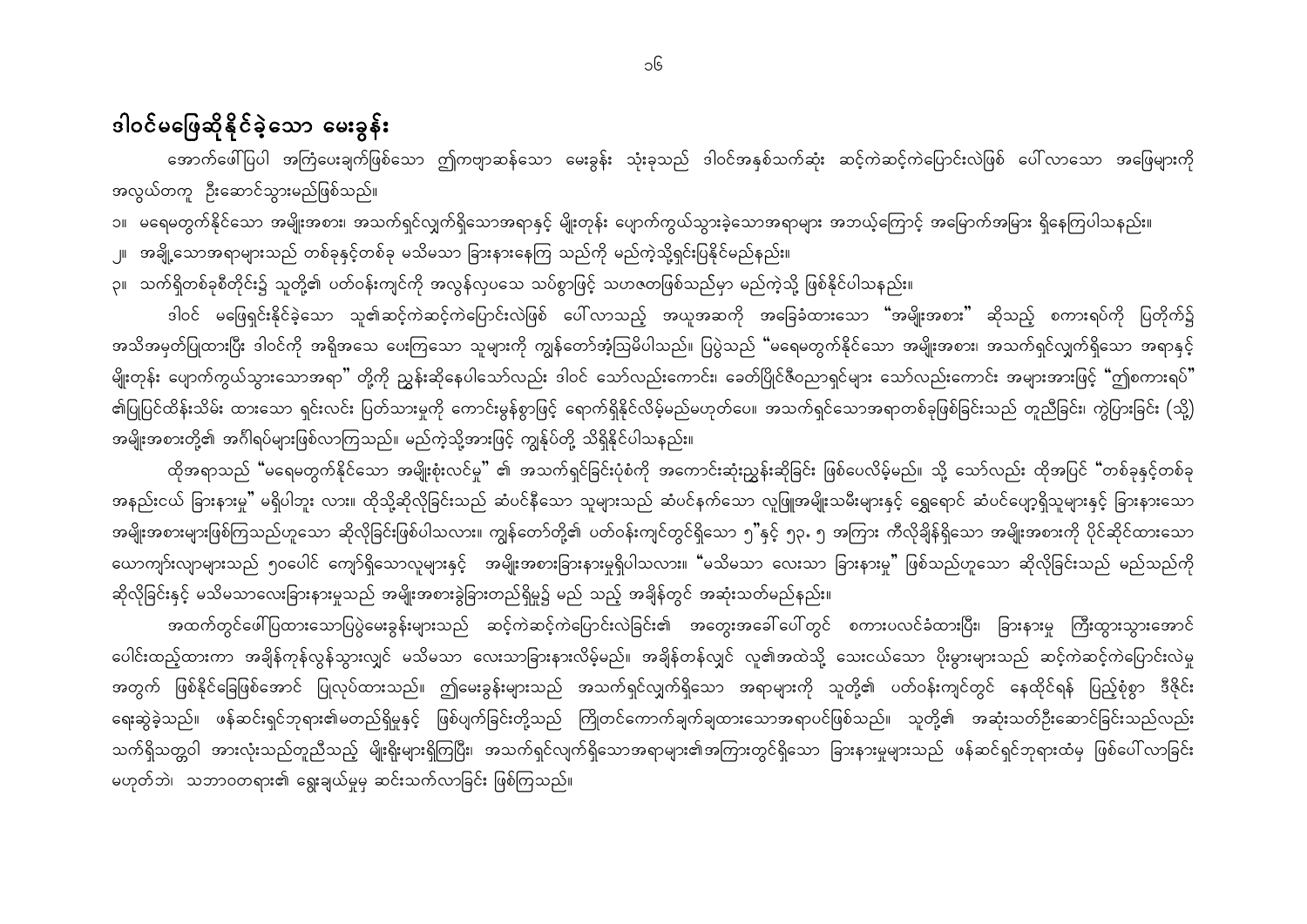အသက်ရှင်လျက်ရှိသော အရေအတွက်၊ အမျိုးကွဲခြင်းနှင့် အလိုက်သင့်နေထိုင်တတ်ခြင်းစသည့်မေးခွန်းများသည် ဒါဝင် (သို့) ဆင့်ကဲဆင့်ကဲပြောင်းလဲခြင်းကို လက်ခံ သောသူ၏ နောက်လိုက်များ၏ အဖြေမ ဟုတ်ကြောင်းကို ပြပွဲကြည့် ဧည့်သည်များ နားလည်ကြပါသလား။ သူသည် သူ၏ ခေါင်းစဉ်ထဲ၌ ဝေါဟာရကို အသုံးပြုခဲ့စဉ် ၁၈၅၉ခုနှစ်၌ ပထမဦးဆုံးထုတ်ဝေသော "သဘာဝ တရားရွေးချယ်မှု၏ ရည်ရွယ်ချက် များအားဖြင့် ဇစ်မြစ်အမျိုးအစားပေါ်၌" ဆိုသည့် စာအုပ်ထဲ၌ရှိသော "အမျိုးအစားများ" ဆိုသည့် စကားလုံးကို ဒါဝင် မည်သည့်အခါမှ အဓိပ္ပါယ်မဖွင့်ဆိုခဲ့ပါ။ အခြေခံကျသောမေးခွန်းကို ဒါဝင်ကြိုးစားပြီး ဖြေဆိုခဲ့သည်မှာ အမျိုးအစားများ မည်သို့ဖြစ်လာသနည်း။ သို့သော်

အလွန်ပင်အရေးကြီးသော စကားလုံး "အမျိုးအစား" ကို မည်သည့်အခါမှ အဓိပ္ပါယ်မဖွင့်ဆိုခဲ့ပေ။

#### သဘာဝတရားကို လေ့လာသော ပညာရှင်များသည် ဝိုးတဝါးဝါးသာသိပါသည်

ဤအရာတစ်ခုတည်းမဟုတ်ပါ။ ဒါဝင်သည် အမှန်တကယ်ပင် စကားရပ် အဓိပ္ပါယ်ဖွင့်ဆိုခြင်းကို ရှောင်ရှားခဲ့ပါသည်။ အဘယ့်ကြောင့် ဆိုသော် ထိုအရာ၏ အဓိပ္ပါယ်ကို သဘောမတူမှုသည် ပျံ့နှံ့သွားသော ကြောင့်ဖြစ်ပါသည်။ သူသည် "ဇစ်မြစ်" ကို ၆ခါမြောက် တည်းဖြတ်ခြင်းနှင့် စတင်ခဲ့သည်။

"ကျွန်တော်ဤနေရာ၌ အမျိုးအစားစကားရပ်ကို အမျိုးမျိုးသော အဓိပ္ပါယ်ဖွင့်ဆိုချက်များနှင့် မေးနေခဲ့သော အမျိုးအစားဟူသောစကားရပ်ကို ဆွေးနွေးဖို့ရန် အကြောင်း ရင်းများလိုလိမ့်မည်လား။ မည်သည့်အဓိပ္ပါယ်နှင့် ဖွင့်ဆိုချက်များသည် သဘာဝတရားကို လေ့လာသောပညာရှင်များကို ကျေနပ်မှု မပေးနိုင်သည့်အပြင်၊ "အမျိုးအစား" ဆိုသည့် စကားကို သူပြောဆိုသည့်အချိန်၌ သူမည်သည် ကိုဆိုလိုသည်ကို သဘာဝတရားကို လေ့လာသောပညာရှင်များသည်လည်း ဝိုးတဝါးဝါးသာသိခဲ့ကြပါသည်။

နောက်ပိုင်းများပြားစွာထုတ်ဝေထားသော "ဇစ်မြစ်" စာအုပ်၌ ဒါဝင်သည် အမျိုးအစားဆိုသည့် စကားရပ်ကို သိသာမြင်သာစွာ ပျောက်ဆုံးနေသည့် စကားရပ်ထဲ၌ ခက်ဆစ် အဘိဓာန်ကို ထောက်ပံ့ဖော်ပြပေး ထားခဲ့သည်။ ဒါဝင်သည် အဓိပ္ပါယ်ဖွင့်ဆိုခြင်းဆိုင်ရာ ပြဿနာများကို "မှန်ကန်သော ဆုံးဖြတ်ချက်ရှိသည့် သဘာဝတရားကို လေ့လာသော ပညာရှင်၏ အယူအဆနှင့် ကျယ်ပြန်သော အတွေ့အကြုံသည် သူ၏ နောက်ကိုလိုက်ရန် တခုတည်းကို လမ်းပြ ရှေ့ဆောင်ဖြစ်ပုံရပါသည်" ဟူသော ပြဿနာပေါ်၌ အစပြု၍ရှောင် ထွက်ခဲ့သည်။

အမျိုးအစားဆိုသည့်စကားရပ်ကို ၁၉၅၉ခုနှစ်တွင် ဒါဝင်သည် အဓိပ္ပါယ် မဖွင့်ဆိုနိုင်သည်သာမက ထိုအရာကို ယနေ့တိုင်အောင် အဓိပ္ပါယ်မဖွင့်ဆိုခဲ့ဘဲ နှစ်ပေါင်း (၁၅၀) တိုင်တိုင် ကျန်ရစ်နေသည်။ ပညာကိုသင်ပေးသောသူ များသည် ကျောင်းသားများကို "အမျိုးအစား" ဆိုသည့် စကားလုံးအတွက် ပေ့ါပျက်ပျက်နှင့် လက်တွေ့မကျသော အဓိပ္ပါယ် ဖွင့်ဆိုခြင်းများကိုသာ သင်ကြားပေးနေကြသည်။ သို့သော်လည်းသင်သည် သိပ္ပံဆိုင်ရာဘာသာသာရပ်စာပေကို စစ်ဆေးကြည့်သော အခါတွင် ဤဝေါဟာရ၏ သော့ချက်၌ အများသဘော မတူမှုကို သင်တွေ့ရ လိုမ်မည်။

"ဇီဝဗေဒနှင့်ဆိုင်သော အမျိုးအစားများသည်မည်သည့်အရာနည်း။ ပထမဦးဆုံး ဤအရာကိုဖျက်ခနဲကြည့်လိုက်သည့်အချိန်တွင် အဖြေပေးဖို့ရန် လွယ်ကူသော မေးခွန်းအဖြစ် ထင်ရပါသည်။ ခေတ်လူသားများသည် "အမျိုးအစား" (ခွေး) ဖြစ်ပြီး၊ (ခွေး)နှင့်လည်း အကျွမ်းတဝင်ဖြစ်သည်။ အမျိုးအစားများသည် လွယ်ကူစွာခွဲခြား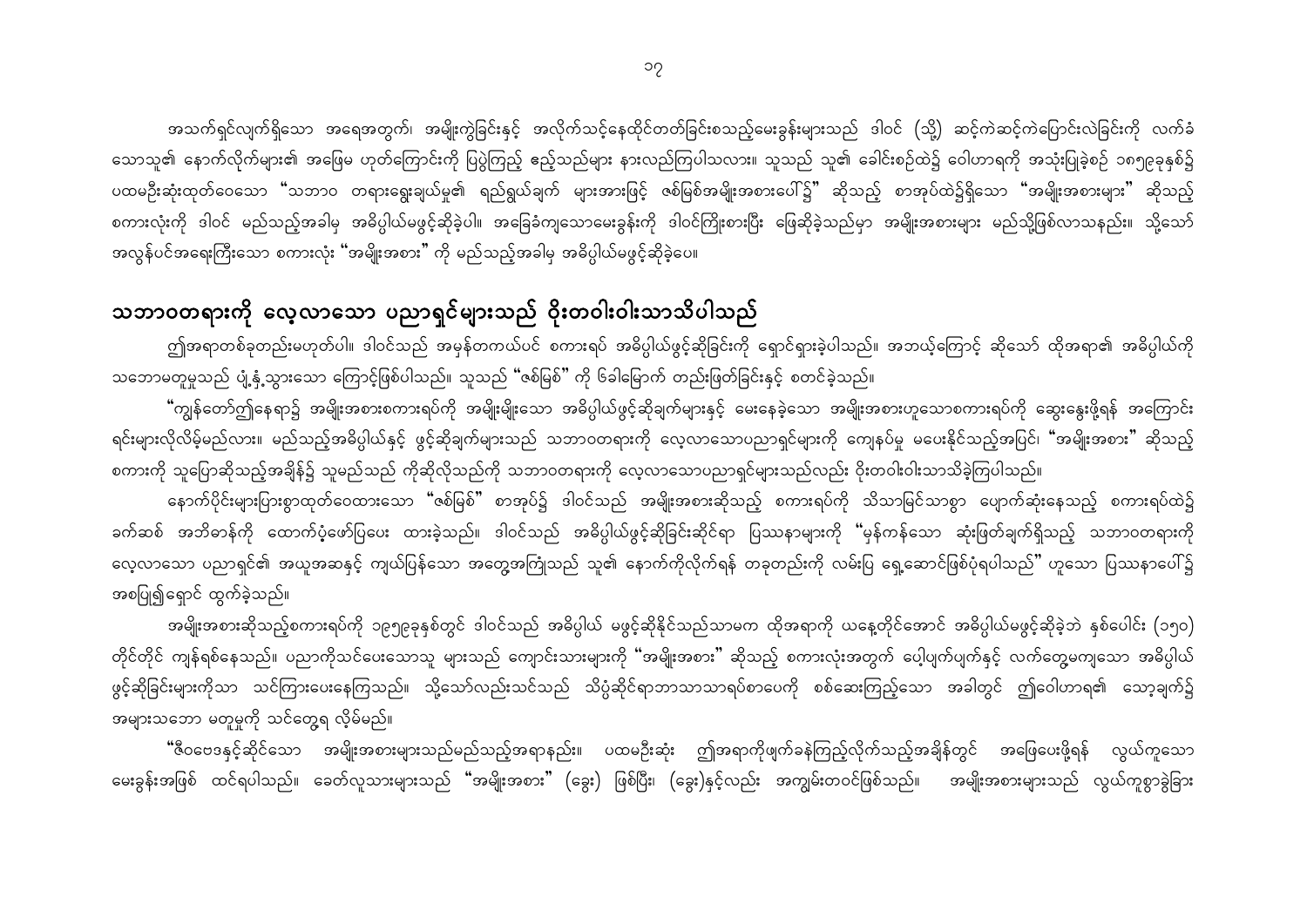သိမြင်နိုင်သည်။ "အမျိုးအစားကို ကျွန်တော်တို့သိပ္ပံပညာဆိုင်ရာ စာပေကို ကြည့်လိုက်သည့်အခါ သဘာဝ၏အမျိုးအစားသည် ရှင်းလင်းမှုအနည်းဆုံးဖြစ်လာ သည်။ ဇီဝဗေဒ ပညာရှင်များသည် "အမျိုး အစား" ဆိုသည့် ဝေါဟာရ၏ အဓိပ္ပါယ်ဆိုလိုချက်ကို တစ်ဒါဇင်လောက် အနက်ဖွင့်ဆိုကြသည်။ ကာလီ ရိုက် (Claridge)၊ ဒါဝါ (Dawah)၊ ဝိးလ်ဆန် (Wilson 1977)စသည့် ဤအဓိပ္ပါယ်ဖွင့်ဆိုချက်များသည် "အမျိုးအစား၏ အဆွယ်အပွားစာရင်းမဟုတ်ဘဲ၊ လက်ရှိအခြေအနေ၌ ဇီဝဗေဒနှင့်ဆိုင်သော စာပေတွင် အရေးပါသော အဓိပ္ပါယ်ဖွင့်ဆိုချက်များဖြစ်ကြပါသည်။

ဆင့်ကဲဆင့်ကဲပြောင်းလဲမှုကြီးသည် <sup>ဒို</sup>င်နိမိုက်စွမ်းအားကဲ့သို့ သဘာဝတ ရားရွေးချယ်မှု၏ဆိုလိုခြင်းအားဖြင့် အသက်ရှင်လျက်ရှိသော အရာများသည် အချိန်ကြာမြင့် စွာသော ကာလတစ်ခုကျော်တိုင် အလွန်သေးငယ်သော ခြေလှမ်းများဖြင့် ပြောင်းလဲလာလိမ့်မည်။ အမျိုးသား သိပ္ပံတက္ကသိုလ်ဖြစ်သည် ဆင့်ကဲဆင့်ကဲပြောင်းလဲမှုကို "မျိုးဆက်များ၏ လမ်း ကြောင်းပေါ်သို့ ထူးခြားသောသက်ရှိများ၏ အဖွဲအစည်းများသည် မျိုးရိုး လိုက်သောအရာထဲ၌ ပြောင်းလဲလာကြသည်" ဟု အဓိပ္ပါယ်ဖွင့် ဆိုခဲ့သည်။ ဆက်လက်ပြောင်းလဲပြီး ဖြစ်ပွားလာသည့် ထင်မြင်ချက်သည်လာမည့် မျိုးဆက်များဖြင့် အမျိုးအစားအဓိပ္ပါယ်ဖွင့်ဆိုခြင်းထဲရှိ နယ်နမိတ် အုတ်မြစ်ချမှုကို ခတ်ခဲအောင်ပြု လုပ်ကြသည်။ ကျောက်ဖြစ် ရုပ်ကြွင်းပ ညာရှင်များသည် တရိစ္ဆာန်များနှင့် အပင်များတို့၏ ကျောက်ဖြစ်ရုပ် ကြွင်းများအားဖြင့် အသက်၏သမိုင်းကို ခြေရာခံခဲ့ကြသည်။ သူတို့သည် သူတို့၏ ကျောက်ဖြစ် ရုပ်ကြွင်း နမူနာများ၏ အမျိုးအစား အုပ်စုခွဲခြင်းကို မကြာခဏ ချိုးဖောက်ခြင်းနှင့် အသစ်ပြုပြင်ကြသည်။ ဥပမာ- ခြားနား သော ဧရာမအမျိုး အစားများ ရှိကြပါသည်။ ကလီဖိုးနီးယား လူပုသည် (၄ပေမှ ၆ပေအမြင့်ဖြင့် ဧရာမလူပု)၊ အင်ပါဟာ (အလွန်ကြီး မားပြီး ၁၇ပေမြင့်သည်။)၊ ကိုလန်ဘီယာ (ဆင်ထက် ကိုယ်ခန္ဓာကြီးမားပြီး ၁၄ပေ မြင်သည်)၊ ဝူးလေး (Wooly) (ဆံပင်ရှည်ပြီး ဆင်ထက်သေးသည်) စသည်တို့သည် မျိုးဆက်တစ်ခုမှတစ်ခုသို့ ပြောင်းလဲလာသကဲ့သို့ ဆင့်ကဲ ဆင့်ကဲ ပြောင်းလဲလာသော အချိန်နယ်နိမိတ်ဆီသို့ တဦးနှင့် တစ်ဦးဆီသို့ ပြောင်းလဲလာကြသည်။ သူတို့၏ ဆင့်ကဲဆင့်ကဲပြောင်းလဲလာသော အချိန်နယ်နိမိတ်ပေါ်တွင် ပြောင်းလဲလာမှုကို ဆွေးနွေးစရာ များစွာမ ရှိပေ။ ဤအရာသည် နယ်နမိတ် "အမျိုးအစားဆုံးဖြတ်ချက်၌ ကျောက် ဖြစ်ရုပ်ကြွင်း ပညာရှင်များအားဖြင့် ခက်ခဲစွာ တွေကြုံရသော ဉပမာ တစ်ခုသာ ဖြစ်ပါသည်။ **"**အမျိုးအစား" ဆိုသည့် အရာသည် မည်သည့် နေရာမှ အစပြုခဲ့သနည်းဟု စဉ်းစားဆင်ချင်ခြင်းနှင့် ငြင်းခုန်မှုများသည် မည်သည့်အခါမှ အဆုံးသတ်နိုင်လိမ့်မည်မဟုတ်ပေ။ ထိုအရာသည် အမြဲတမ်းပြောင်းလဲနေသောအရာ ပင် ဖြစ်ပါသည်။

ဤအရာသည် ဒါဝင် ဇီဝဗေဒသို့ ကူးပြောင်းခဲ့သည့် ပြဿနာ ပင်ဖြစ်ပါသည်။ အကယ်၍အမျိုးအစားသည် ထပ်ခါတလဲလဲ အဆက်မ ပြတ်ပြောင်းလဲခြင်းထဲ၌ ဖြစ်နေလျှင် အသစ်သော အမျိုးအစား ဖြစ်တည်မှုသည် မည်သည့်အရာနည်း။ ခန္ဓာကိုယ်ပိုင်းဆိုင်ရာ ထူးခြား ခြင်းသည် အမျိုးအစား တစ်ခါ ပျောက်ကွယ်သွားပြီး မျိုးဆက်များ စွာဖြစ်ပွားသွားပြီးနောက် ပြန်၍ဖြစ်ပေါ် လာခဲ့လျှင် ဆင့်ကဲဆင် ကဲပြောင်းလဲ၍ ဖြစ်ပေါ် လာသော စည်းမျဉ်းစနစ်သည် ရှုတ်ထွေးမှုပင်ဖြစ် ပါသည်။ စတန့်ဖို့(ဒ်) ဒဿနိကဗေဒ စွယ်စုံကျမ်း၏ အစီအရင် ခံတင် ပြချက်သည်---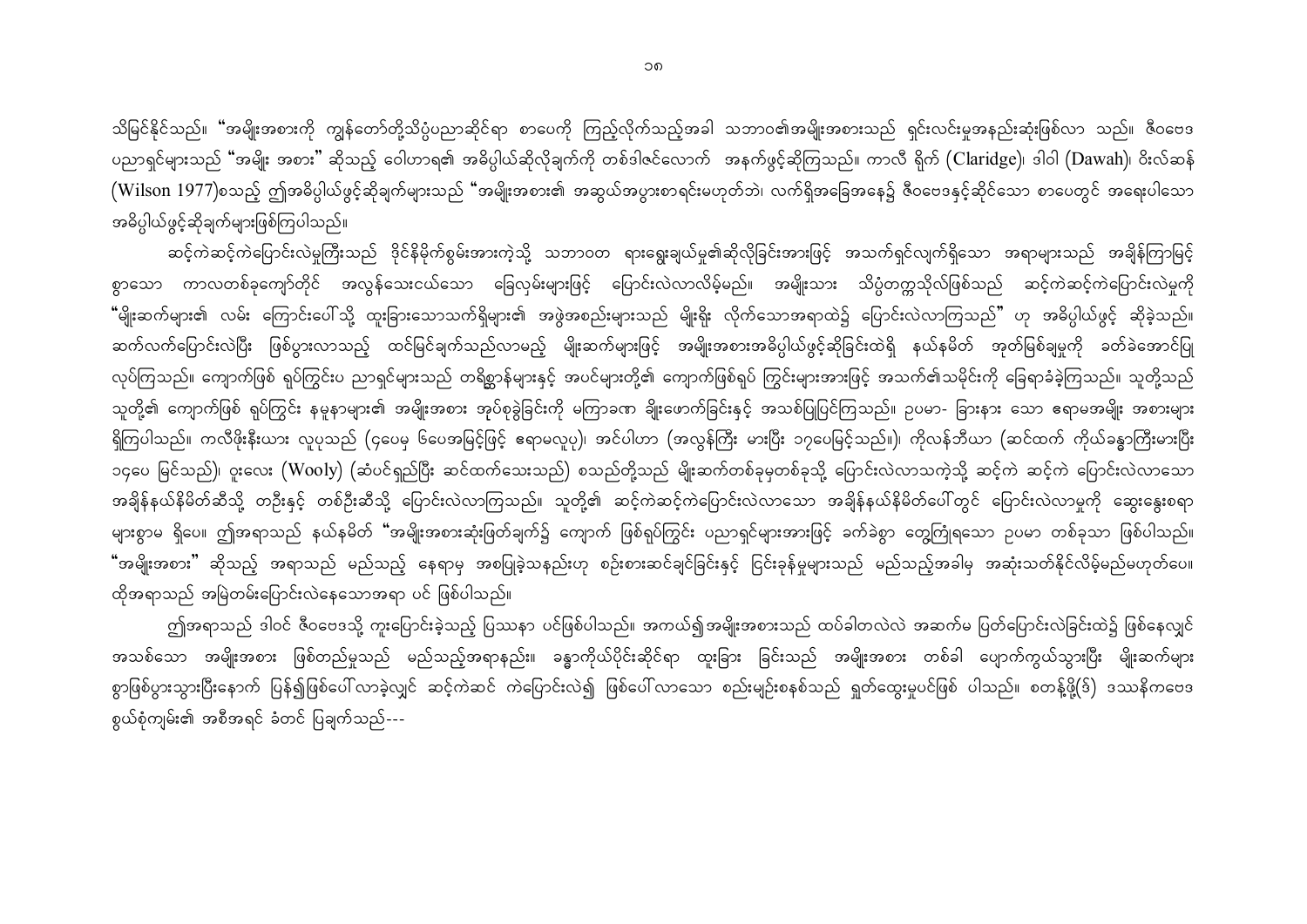"ီဇီဝဗေဒပညာရှင်များသည် ဇီဝဗေဒနှင့်ဆိုင်သော ထူးခြားသော ဂုဏ်သတ္တိများ အရာအားလုံးထဲ၌ ပေါ်ပေါက်ခြင်းနှင့် အမျိုးအစား၏ အင်္ဂါအစိတ် အပိုင်းများ တစ်ခုတည်းသာ ရှာဖွေခြင်းတွင် ခက်ခဲကြမ်း တမ်းသော အချိန်များ ရှိခဲ့ကြသည်။ အားလုံးသောအရာသည် မရှိမဖြစ်လို အပ်သောအရာမဟုတ်ဘဲ အမျိုးအစားထဲ၌ ဇီဝဗေဒ နှင့်ဆိုင်သော ထူးခြား သောဂုဏ်သတ္တိများကမ္ဘာ တလွှားသို့ ပျံ့နှံခြင်းသည် နူးညံ့သောအ ရာပင်ဖြစ်သည်" ဟု တင်ပြခဲ့သည်။

အသက်ရှင်လျက်ရှိသော သတ္တဝါများ၏ ကြီးကျယ်သော မျိုးကွဲမှုသည် မည်ကဲ့သို့ ရှိပါသနည်း။ ဤအရာသည် သဘာဝတရား၏ ရွေးချယ်မှုမှ ဖြစ်ပေါ် လာခဲ့ပါသလား (သို့) ထိုအရာသည် မျိုးရိုးဗီဇနှင့်ဆိုင်သော သင်္ကေတ၌ရှိသော သတင်းအချက်များမှ လာခဲ့ပါသလား။ လက်ရှိအခြေအနေတွင် မွေးမြူရေးခွေး အကောင် (၄၀၀)ကျော်ကို ကျွန်ုပ်တို့ သိကြသည်။ ထိုခွေးများသည် ကျွန်ုပ်တို့ဆီသို့ ခြားနားသော အရပ်အမောင်း၊ အလေးချိန်၊ ထက်မြက်မှု စသည့် ပုံသဏ္ဍာန်များ စွာနှင့် လာကြသည်။ ခြားနားမှုများသည် ကွာခြားမှု များရှိနိုင်ပါသည်။ မျက်စိပြူး၊ အမွေးချောပြီးအလွန်သေးငယ်သည့် ခွေး (Chihuahua)သည် မြေပြင်အထက်တွင် လက်မအနည်းငယ်သာရပ်နိုင် သောအချိန်တွင်၊ အိုင်းရစ်ဝံပုလွှေ လိုက်ခွေးသည် ကြမ်းတမ်းစွာပင် ၃ပေ အမြင့်ထိ ရပ်နေနိုင်သည်။

သာမာန်ဟု ဆိုသည့်အရာသည် အဘယ်အရာနည်း။ သက်ရှိများ၌ ထူးခြားသော အရာဆိုသည်မှာ မည်သည့်အရာနည်း ဟူသောမေးခွန်းများကို ကျွန်တော်တို့ လေ့လာသော အခါ၌ ပေါ်ထွက်လာလို့မ် မည်ဖြစ်သည်။ မျိုးမတူသော တရိစ္ဆာန်များကို မည်သို့မျိုးစပ်သနည်းဟု ဆိုသည်ထက် ယခုအချိန်တွင် သူတို့တွေကို ဘယ်လိုနည်းအားဖြင့် မွေးမြူခဲ့ကြသနည်းဟူသော မေးခွန်းထုတ်ဖို့ရန် မလိုအပ်တော့ပေ။ ဆင့်ကဲဆင့်ကဲပြောင်းလဲခြင်းကိုလက်ခံသော ပညာရှင်များသည် သာမာန်အဓိပ္ပါယ်ဖွင့်ဆိုချက်ဖြစ်သော "အမျိုးအစား" အတွက် သဘောမတူမှုသည် အံ့ဩစရာပင်မဟုတ်ပါ။

### အဖိုးတန်သော အထောက်အထားအနည်းငယ်

ဒါဝင်၏ပြခန်းရှိ ကူညီထောက်ပံ့ပေးသောအချက်တစ်ခုကို မပြသထားသောအရာသည် ကျောက်ဖြစ်ရုပ်ကြွင်းမှတ်တမ်း၌ အဖိုးတန်သော အထောက်အထား အနည်းငယ်ကို ထောက်ပံ့၊ ဂုဏ်ပြုပေးသော လူသားပင်ဖြစ်ပါသည်။ သို့သော်ငြားလည်း ပြတိုက်များသည် တူညီသော အမျိုးအစားမျိုးစုံကို ပြသခြင်း အားဖြင့် ဆင့်ကဲဆင့်ကဲ ပြောင်းလဲခြင်းကို မကြာခဏသက်သေပြရန် ကြိုးပမ်းကြသည်။ ထိုဖြစ်ရပ်အတွက် ကျွန်တော်သည် သမုဒ္ဒရာကြမ်းပြင်အောက်၌ နေထိုင်ကြသော မျိုးတုန်း ပျောက်ကွယ် သွားသော သတ္တဝါများ၏ ခြားနားသောအရွယ်အစားနှင့် ပုံသဏ္ဍာန်များတို့၏ပြသမှုသည် အံ့ဩဖွယ်ရာသက်သေဖြစ် ခဲ့ပါသည်။ သို့သော်လည်း ကျွန်တော် လေ့လာခဲ့သော အရာသည် အမျိုးစုံသောသုံးခန်းဆက် ပြဇာတ်ကဲ့သို့သာဖြစ်ပြီး၊ ဆင့်ကဲဆင့်ကဲပြောင်းလဲခြင်းမဟုတ်ပါ။ ဆင့်ကဲဆင့်ကဲပြောင်းထဲခြင်းအတွက် ကျောက်ဖြစ်ရုပ်ကြွင်း မှတ်တမ်းတင်မှု၌ သက်သေအထောက်များရရှိပြီး၊ ကျောက်ဖြစ်ရှပ်ကြွင်းများသည် အမျိုးအစားတစ်ခုမှ အခြားတစ်ခုသို့ ပြောင်းလဲသွားသော အမှတ်အသားများ ပါရှိရမည် ဖြစ်ပါသည်။

ကျောက်ဖြစ်ရုပ်ကြွင်းမှတ်တမ်းတင်မှု၌ ချို့ယွင်းချက်များရှိသည်ကို ဒါဝင်သိပါသည်။ သို့သော်လည်း အချိန်တန်လျှင် အသစ်သောရှာဖွေလေ့လာမှုများသည် ခြားနား ချက်များကို ဖြည့်ဆည်းမှုများ ပြုလုပ်နိုင်ပြီး၊ ဆင့်ကဲဆင့်ကဲပြောင်းလဲခြင်းပုံသဏ္ဍာန်ကို တည်ထောင်ဖို့ရန် မျှော်လင့်နေခဲ့သည်။ ထိုအရာသည် ဒါဝင်ယုံကြည်ခဲ့သောအရာဖြစ်ပြီး၊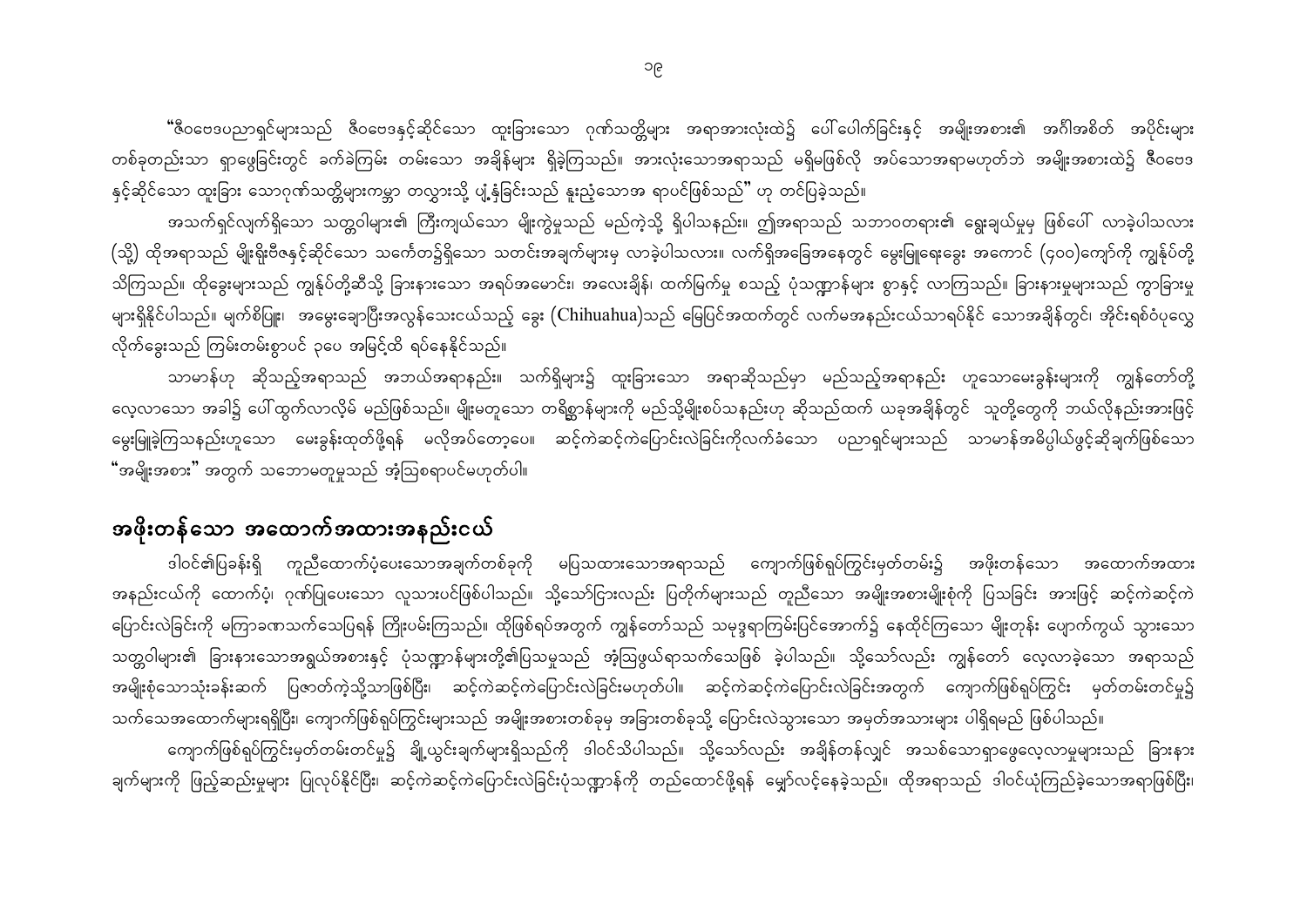ကြာမြင့်သော အချိန်ကိုဖြတ်ကျော်ကာ ဖြည်းဖြည်းချင်းအခိုက်အ တန့်ပြောင်းလဲခြင်းမှ ခေတ်လူသားထဲသို့ ဘက်တီရီးယား ပိုးအဖြစ်ပြောင်း လဲလာကြသည်။ ကျောက်ဖြစ်ရုပ်ကြွင်း မှတ်တမ်းတင်မှုသည် ဤခိုင်ခိုင်မာ မာတင်ပြသည့်အဆိုကို ထောက်ခံမှုမရှိသည့် အထောက်အထားကို ပေးပါသည်။ နောက်ပိုင်းတွင် ဟားဗက် တက္ကသိုလ်၏ ကျောက်ဖြစ် ရုပ်ကြွင်း ပညာရှင်၊ ဆင့်ကဲဆင့်ကဲပြောင်းလဲ မှုကို လက်ခံသော ဇီဝညာရှင်ဖြစ်သူ နာမည်ကျော်ဆင့်ကဲဆင့်ကဲ၏ ခုခံကာ ကွယ်သူ စတီဖန် ဂျေဂေ့ါလ် (Stephen Jay Gould) ဝန်ခံသည်မှာ-

"ကျောက်ဖြစ်ရုပ်ကြွင်းမှတ်တမ်းတင်မှု၌ အလွန်ပင်ရှားပါးသော ပြောင်းလဲခြင်းပုံစံများသည် ကျောက်ဖြစ်ရုပ်ကြွင်းပညာ၏ ကုန်သွယ်ရေး လှို့ဝှက်ချက် ကဲ့သို့ ဆက်လက် တည်ရှိနေသည်။ ဆင့်ကဲဆင့်ကဲပြောင်း လဲလာသော အပင်များသည် ကျွန်တော်တို့၏ ကျောင်းသုံးစာအုပ်များအ ဆုံး၌ရှိသော အချက်အလက်များနှင့် သူတို့၏ အဖွဲအစည်းများ ပေါင်းစုံ ရာဖြစ်ပြီး၊ ကျန်သည့်အပိုင်းအခြားသည် ကောက်ချက်ချခြင်းအဖြစ် မွန်းမံခြယ်လှယ်မှု ကိုပေးပါသည်။ သို့သော်ငြားလည်း လက်တွေ့ကျသော အရာဖြစ်ပြီး၊ ဗကျာက်ဖြစ် ရုပ်ကြွင်းများ၏ အထောက်အထားများ ကြောင့်မဟုတ်ကြပါ" ဟူ၍ ဖြစ်ပါသည်။

ဒါဝင်၏ဆင့်ကဲဆင့်ကဲပြောင်းလဲခြင်းသည် အလွန်မှန်ကန်သော သက်သေအထောက်အထားပြနိုင်ရန်အတွက် ကျောက်ဖြစ်ရုပ်ကြွင်းသည် ချိုးဖောက်သောလျှောက်လွဲ ချက်ကိုပေးသော မှတ်တမ်းထုတ်သင့်ပါသည်။ သူတို့ မလုပ်ခဲ့ပါ။ ကျောက်ဖြစ်ရုပ်ကြွင်းများ မြုပ်နှံနေသည်ကို တစ်စုံတစ်ယောက် လေ့လာလျှင် ရိုးရှင်းသော အသက်၏ ပုံသဏ္ဍာန် သည် အစိတ်အပိုင်းမြောက် မြားစွာပါဝင်သော ဆင့်ကဲဆင့်ကဲပြောင်းလဲ လာခဲ့သော အထောက်အထားများမရှိပါ။ အမှန်စင်စစ် ကျွန်ုပ်တို့မြင် တွေ့ရသည့်အရာသည် ဆန့်ကျင် ဘက်သာ ဖြစ်ပါသည်။ တက္ကသိုလ်၏ ဉက္ကဌဖြစ်သော ဒေါက်တာ ဂျွန်မောရစ်(စ်) (John Morris)သည် ဖန်ဆင်းခြင်းအကြောင်းကို စာတမ်းပြုစုရန်အတွက် ရှင်းလင်း ချက်များကို ထုတ်ခဲ့သည်မှာ-

"ပင်လယ်ကြမ်းပြင်အောက်၌ရှိသော ကျောက်ဖြစ်ရုပ်ကြွင်းများ (ရှေး လွန်လေပြီးသောကာလမှ)သည် မျက်မှောက်ကာလအတွင်း၌ရှိသော အစိတ်အပိုင်းများစွာ ပါဝင်သော တရိစ္ဆာန်များ၏ အရည်အသွေးတူ ပစ္စည်းများကဲ့သို့ အခြေခံအားဖြင့် တူညီကြသည်။ သင်အမှန်တကယ် တွေ့မြင်ရသောအရာသည် အလွှာထဲ၌ ကျောက်ဖြစ်ရုပ်ကြွင်းများ ရုတ်တရက် မြုပ်နှံခြင်းကိုခံရပြီး အောက်ဆုံး အဆင့်များ၌ ဘိုးဘွားများနှင့်အတူ အလိုက်သင့်နေထိုင်တတ်မှု နည်းပါးသော ပုံစံဖြစ်ကာ အချိန်ကျစွာ သူတို့သည် ရှေ့ရောက် နေခဲ့သည်။

ဗြိတိသျှသင်္ဘော ဘီဂဲလ်ပေါ်၌ ဒါဝင်သည် ခရီးရှည် ရွက်လွှင့်ခဲ့ပြီး နောက် ၁၈၃၇ခုနှစ်၌ ရစ်ချက်အိုဝင် (Richard Owen)ကို ဂါလာပါဂိုး (Galapago) ကျွန်းများ ပေါ် တွင် သူစုဆောင်းခဲ့သော နမူနာအချို့ကို သက်သေပြရန် မေးခဲ့သည်။ အိုဝင်သည် အပြင်ဘက်၌ရှိ စကြာဝဠာကိုဖန်ဆင်းသော အသိပညာကို ယုံကြည် သော ဗြိတိသျှ ခန္ဓာဗေဒ လေ့လာရေးကို ဦးဆောင် နေသောသူတစ်ယောက်ဖြစ် ပါသည်။ အမျိုးအစားခွဲစနစ်ပညာရှင်ဖြစ်သော သူသည် ဆူရန် တွားသွားသတ္တဝါ များ၏ အစီအစဉ်ခွဲ (သို့) မျိုးနွယ်စုများကွဲပြားခြားနားခြင်းကဲ့သို့သော၊ ၁၉၄၂ခုနှစ်၌ သူသက်သေအထောက်အထားပြခဲ့သည့်အရာဖြစ်သော "ဒိုင် နိုဆော" အမည်ကို ပေးခဲ့သောကြောင့် ကျော်ကြားခဲ့ သည်။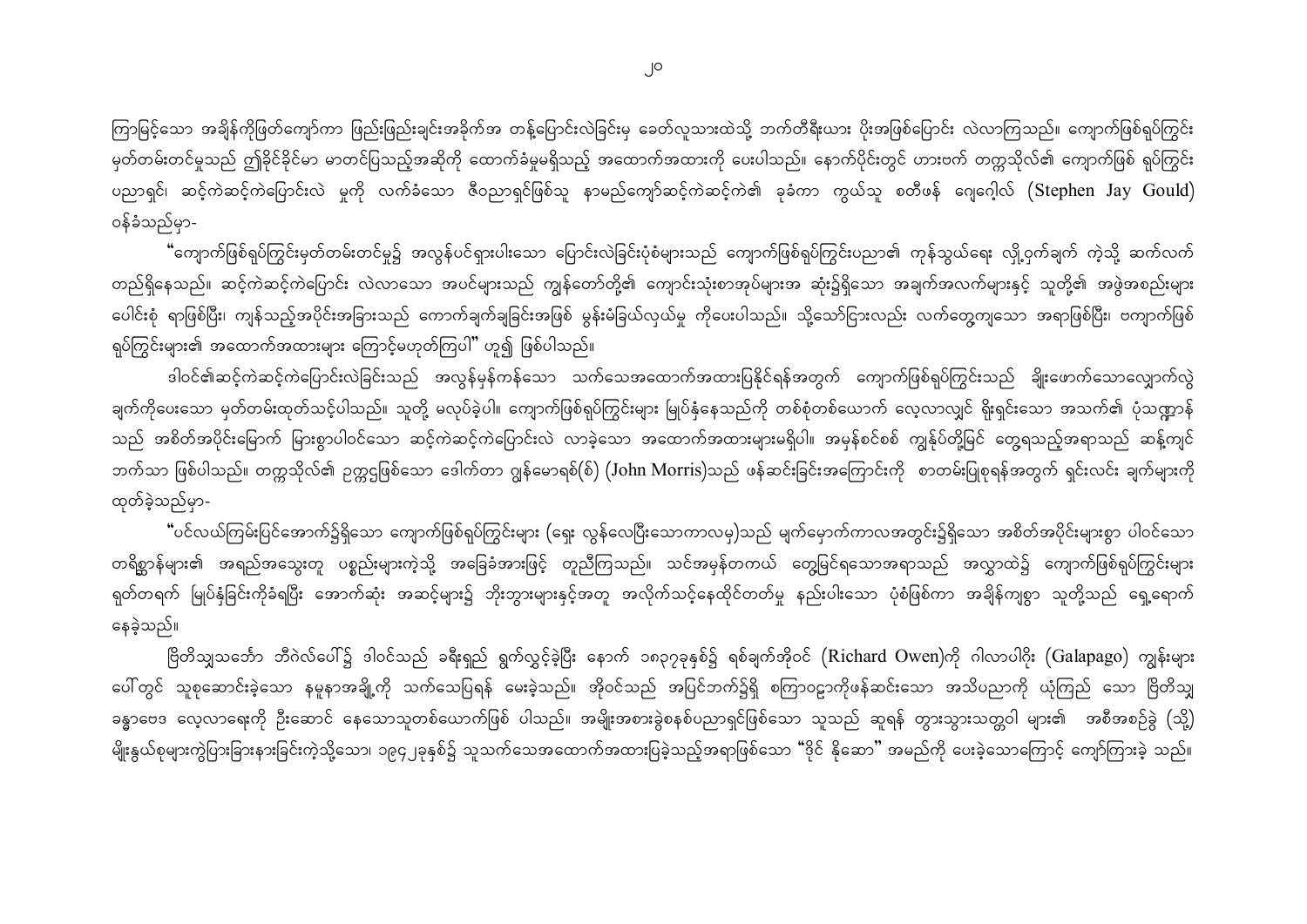အိုဝင်သည် ကျောရိုးရှိသတ္တဝါများ၏ တည်ဆောက်ပုံအစီစဉ်အကြောင်းကို ရေးသားဖော်ပြခဲ့သော<sup>မ</sup>မျိုးတူလေ့လာသောပညာ" ကို မိတ်ဆက် ခဲ့သည်။ ဤသာမန် တည်ဆောက် ပုံများကို နမူနာ (Archetype)ဟုခေါ်ခဲ့သည်။ ဤနမူနာများသည် ထိုအရာများ ပြုပြင်မွမ်းမံခြင်းအားလုံးကို ကြိုသိသော ဘုရားသခင်၏ ဉာဏ်တော်အား ဖြင့် ဒီဇိုင်းရေးဆွဲခဲ့သောအရာများဖြစ်ကြောင်းကို သူယုံကြည်ခဲ့သည်။ မည်သည့်အကွာအဝေးမဆို တိကျမှန်ကန်သောကန့်သတ်ချက်များအတွင်း၌သာ အမျိုးအစားများ ပြောင်းလဲ လာလိမ့်မည်ကို ကြေငြာပြီး၊ အမျိုးအစားတစ်ခုစီတိုင်း၌ သူတို့၏ကိုယ်ပိုင်စည်းလုံးသည့် စွမ်းအင်များရှိကြ ကြောင်းကိုသူသည် အလွန်ရိုးရှင်းစွာ ထုတ်ဖေါ်ပြောဆိုခဲ့သည်။ အိုဝင်သည် အမျိုးအစားတစ်ခုမှတစ်ခုလာသော ဆင့်ကဲဆင့်ကဲ ပြောင်းလဲခြင်းကို ယုံကြည်မှုမရှိဘဲ၊ ဤအကြောင်းအရာကို ဒါဝင်နှင့်အတူ အလေးအနက် ပြောဆိုခဲ့သည်။ သူသည် **"**ဘုရားသခင်၏ဉာဏ်တော်" သည် စည်းလုံးသည့် စွမ်းအားကဲ့သို့ ဖြစ်ကြောင်း ထောက်ပြခဲ့ပြီး ဒါဝင်ဆန့်ကျင်အဆိုပြုခဲ့သော တစ်ခုနှင့်တစ်ခုရော နှော၍ အသွင်ပြောင်း ခြင်း၏ အမျိုးအစား (ဆင့်ကဲဆင့်ကဲပြောင်းလဲခြင်းအတွက် တခြားအ ခေါ် အဝေါ်)ကို သတိပေးခဲ့သည်။ ထို့နောက် ၁၈၅၉ ခုနှစ်တွင် ဒါဝင် သည် ဇစ်မြစ်နှင့်အတူ လူထုဆီသို့ သွားခဲ့သော အချိန်မှစ၍ သူသည် ဒါဝင်၏ အင်အားကြီးမားဆုံးသော ရန်ဘက်တစ်ယောက်ဖြစ်လာခဲ့ပါသည်။

မျိုးရိုးတူလေ့လာခြင်းသည် ဆင့်ကဲဆင့်ကဲပြောင်းလဲခြင်း၏ သက်သေအထောက်အထားများဖြစ်သော အရိုးစုများ၊ တရိစ္ဆာန်၊ အပင်တို့၏အင်္ဂါနှင့် သွေးကြောနှင့်ဆိုင်သော စနစ်များကဲ့သို့သော အရာများသည် လက်ရှိအခြေအနေတွင် အမျိုးအစားများခြားနားခြင်း၏ သာမန်ပုံပန်းသဏ္ဍာန်များဖြစ်ကြပါသလား။ အကယ်၍ဖြစ်ကြလျှင် လူများ၏အသုံး အဆောင် ပစ္စည်းဖြစ်ကြသော စက်ဘီး၊ ဆိုင်ကယ်၊ ကားများနှင့် ဆယ်ရှစ်ဘီးပါကားကြီးများထဲ၌လည်း ဆင့်ကဲဆင့်ကဲပြောင်း လဲခြင်း၏ အထောက်အထား များဖြစ်ကြမည် ဖြစ်သည်။ မည်သို့ ပင်ဖြစ်စေ ကာမူ ထိုညွှန်ပြသည့်အချက်၌ ကားဘီးသည် ထုတ်ကုန်၏ ဒီဇိုင်းသာ ဖြစ်ပါသည်။ ပြုလုပ်ရန်ခက်ခဲသည့် အထက်ဖေါ်ပြပါ ကားဘီးများ၏ ဖြစ်စဉ် သည် မသိမသာလေးသာခြားနားခြင်းကို တွေ့ဆုံနိုင်ရန်အတွက် သူတို့ကို ထုတ်လုပ်သော ဒီဇိုင်နာများက ပြုပြင်မွမ်းမံခဲ့သည်။ ဒီဇိုင်နာ ကောင်းတစ်ယောက်သည် သူ၏ဒီဇိုင်း ရည်ရွယ်ချက်ကို ပြီးပြည့်စုံဖို့ရန် ရိုးရှင်းသော တည်ဆောက်မှုများကို အဖန်များစွာ အကျိုးရှိရှိအသုံးချ လိမ့်မည်။ ထို့ကြောင့် မျိုးရိုးတူလေ့လာလာခြင်းသည် ဆင့်ကဲဆင့်ကဲပြောင်း လဲခြင်းအတွက် အထောက်အထားမဟုတ်ဘဲ ဒီဇိုင်းသာဖြစ်ပါသည်။

ဒါဝင်၏ ပြပွဲသည် အဖြစ်မှန်ယူဆချက်ပေါ်တွင် စကားပလင်ခံ ခြင်းမျှ သာဖြစ်ပြီး၊ ဆင့်ကဲဆင့်ကဲပြောင်းလဲခြင်းကို သက်သေပြရန် သိပ္ပံဆိုင်ရာ အထောက်အထား များဖြစ်ကြသည်။ ထိုအရာသည် နိုမ့်ချခြင်း နှင့် သိမ်မွေ့ခြင်းတို့၏ ပါရမီရှင်ဖြစ်သော ဒါဝင်သည် ကမ္ဘာကြီးကို မသိနားမလည်မှုမှ ကယ်တင် လိုက်ခြင်းဖြစ်သကဲ့သို့ ပြပွဲသည် ပြသနေသည်။ သူသည် အောင်ပွဲခံရသူဖြစ် ပါသည်။ အဘယ့်ကြောင့်ဆိုသော် အသက်ရှင်သောအရာအားလုံးသည် သေခြင်း၏ ရှည်လျားသောကာလ ၏လက်ရာအဖြစ်သိကြသော သဘာဝတရား၏ ရွေးချယ်ခြင်းမှ ဖြစ်လာ သည့် အဓိပ္ပါယ်သက်ရောက်မှုကို သူသည်ရှာဖွေတွေ့ရှိခဲ့သည်။ ဤသတင်း သည် ကျော်ကြားသွားပြီး၊ ရိုးသားသော ဒါဝင်သည် ကမ္ဘာကြီးကို ပြောင်းလဲပစ်လိုက်သည်။ အဘယ့်ကြောင့်ဆိုသော် ဖန်ဆင်းရှင်ဘုရား နှင့် ဝေးကွာအောင်ပြုလုပ်သော လမ်းတစ်လမ်းကို သူရှာဖွေတွေ့ရှိခဲ့ခြင်း ပင်ဖြစ်သည်။

ဒါဝင်၏ အယူအဆသည် အမျိုးအစားများ၏ အရွယ်အစားများအရ တစ်ခုစီတိုင်းကို ပြုလုပ်ခဲ့သော (ကမ္ဘာဦး ၂း၂၄) ဖန်ဆင်းရှင် ဘုရားကို စိတ်ကူးထဲ၊ အတွေးထဲမှ ထုတ်ပစ်ခြင်းပင်ဖြစ်ပါသည်။ ဘုရား သခင်သည် မလိုအပ်ဘဲ အစားထိုးခြင်းကို ခံခဲ့ရသည်။ ကျွန်ုပ်သည် ဝေးကွာလှသောနေရာများမှ ဤကြီးကျယ်ခန်းနားသော ဖျော်ဖြေတင်ဆက်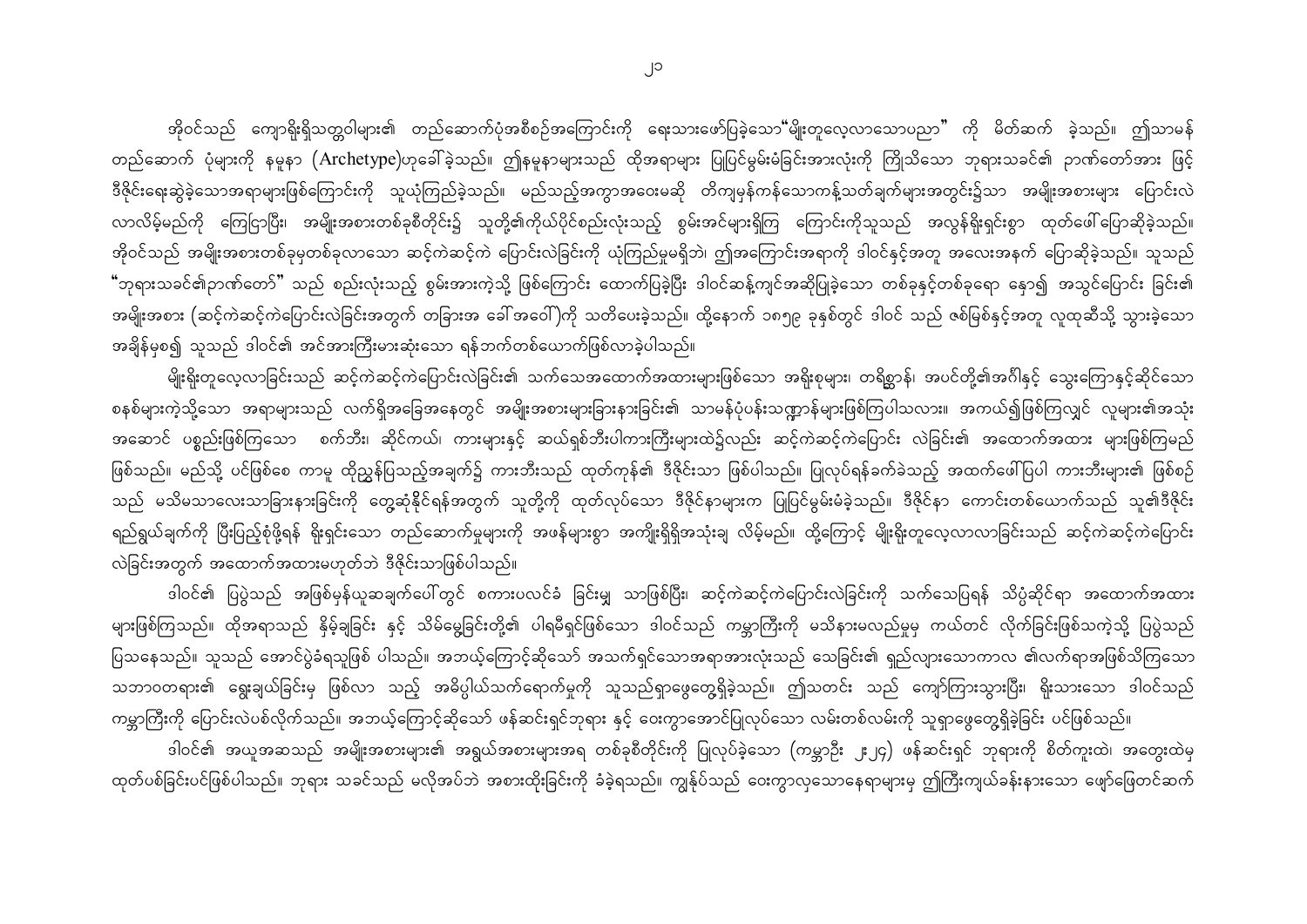မှုသို့ရောက်ရှိလာခဲ့ကြသည့် မြောက်မြားစွာသော ပြပွဲလေ့လာသူများ ၏မျက်နှာများကို ကြည့်သောအခါ မြောက်မြားစွာသော ပြဿနာများ နှင့်ပြည့်နေသော ဒါဝင်၏ဆင့်ကဲဆင့်ကဲ အယူအဆကို စဉ်းစားချင့်ချိန် သော သူများ ဘယ်နှစ်ဦးရှိလို့မ်မည်ကို အံ့ဩမိပါသည်။

အထက်တွင်ဖော်ပြခဲ့သော မေးခွန်း ၃ခုသည် ဒါဝင်၏အဆိုပြု ချက်အားဖြင့် ဤပြပွဲမဖြေဆိုနိုင်မှုကို တင်ဆက်ထား ခြင်းဖြစ်ပါသည်။ ကျွန်ုပ်သည် ပြင်ဆင်ထားသော ပြပွဲသို့ ရောက်ရှိလာပြီး၊ ထုထည်ကြီးမားသော ပြဿနာများကိုသိရှိကာ ဆင့်ကဲဆင့်ကဲပြောင်းလဲခြင်း၏ အယူအဆသည် ကျွန်ုပ်ကို ပတ်ချာလည်ဝိုင်းနေသည်။ ပြပွဲစီစဉ်သူများသည် ကြီးထွားလာမတက် ကန့်ကွက်ဆန့် ကျင်ခြင်း၏ သံစုံကို ဒါဝင်ထံသို့ ပွင့်ပွင့်လင်းလင်းပြုလုပ်ကြလိမ့်မည်ကို မြင်ချင်စိတ် အလွန်ပြင်းပြခဲ့ပါ သည်။ သို့သော်သူတို့ မလုပ်ခဲ့ပါ။ ဆင့်ကဲဆင့်ကဲပြောင်းလဲခြင်းသည် ထိုမေးခွန်း (၃)ခုကို မဖြေဆိုနိုင်ခဲ့ပါ။ ရစ်ချက်အိုဝင် (Richard Owen) သည် သူ၏အဆုံးသတ်ပြင်ဆင်ချက်၌ "အထောက်အထားများကို ညွှန် ပြခြင်းသည် ဖန်ဆင်းရှင်ဘုရား၏ ဉာဏ်တော်၊ ဉာဏ်ရည်ထက်မြတ်မှု ပင်ဖြစ်ပါသည် ဟု အဆုံးသတ်ခဲ့သည်။

### ဘုရားသခင်နှင့် သမ္မာကျမ်းစာကို ငြင်းပယ်ခြင်း

ကျွန်ုပ်သည် ပြပွဲမှ ထွက်ခွါဖို့ရန် ပြင်ဆင်သောအချိန်တွင် ဒါဝင် ရှာဖွေစုဆောင်းထားသော ကွဲပြားသော လက်ရေးမူများနှင့်အတူ ညှို့ ယူခြင်းကို ခံရသည်။ ပြပွဲ၏အလယ်၌ အထင်ကြီးလောက်သော ပြသမှုသည် အင်္ဂလန်၌ ဒါဝင် ပညာသင်ယူခဲ့သော အိမ်ကို (Down Howe) ပုံတူကူးထားခြင်းပင်ဖြစ်သည်။ ထိုအရာသည် ၁၈၄၇ ခုနှစ်မှ ၁၈၈၂ခုအချိန်အတွင်းတွင် ဖြစ်ပျက်ခဲ့ပြီး ဒါဝင်သည် သူ၏သုတေသ နလုပ်ငန်းကြီးထွားလာကာ စမ်းသက်ချက်များကို စီမံခန့်ခွဲခဲ့ပြီး၊ "ဇစ်မြစ်" စာအုပ်ကိုထုတ်ဝေခြင်း၏ အကျိုးဆက်များအပါအဝင် စာအုပ် မြောက်မြား စွာကို ရေးသားခဲ့သည်။

ရှေးဟောင်းလူ့အသုံးအဆောင်များကဲ့သို့သော အလောင်းကိုခွဲ စိတ်လေ့လာသောအသုံးအဆောင်၊ ထူထဲလှသော မျက်မှန်၊ အဝေး ကြည့်မှန်ပြောင်းနှင့် အခြားသော သိပ္ပံဆိုင်ရာ ပစ္စည်းများကို အစီအစဉ်တကျသစ်သားခုံပေါ်တွင် ခင်းကျင်းပြသထားသည်။ သူ၏လေ့လာဆည်းပူး ခဲ့ခြင်းများသည် ဒါဝင်၏ ပုဂ္ဂိုလ်ရေးဆိုင်ရာ ရောင်ပြန်ဟတ် ခြင်းကြောင့် စက်ရုံနှင့် အဖွဲ့အစည်းများ ပေါ်ပေါက်မှုကို ဖြစ်စေပါသည်။ ဒါဝင်သည် စားပွဲပေါ်တွင်ထိုင်လျက် မမှိတ် မသုန်အာရုံမပြတ် လုံးလုံးလျားမအားမ လပ်နှင့် အချိန်နာရီပေါင်းများစွာ စာရေးသားခဲ့သည်ကို ကျွန်ုပ်ခံစား မိသည်။ သူသည် ပန်းတိုင်ရှိသော အရေ့တိုင်းသား အလေ့အကျင့်ရှိ သူဖြစ်ပြီး၊ သူ၏လေ့လာဆည်းပူးခြင်း အလုပ်၌ ချစ်မြတ်နိုးကာ၊ အမျိုးအ စားများကို စုဆောင်းခြင်း (သို့) အပင်များကို စိတ်ရှည်စွာဖြင့် ပြုစု စောင့်ရှောက်သူတစ်ယောက်ဖြစ်ပါသည်။ သူသည် သဘာဝတရားကို လေ့လာသော ပညာရှင်ပီပီ အခြေခံကျစွာ အလုပ်ကို သူ၏အသက်တာ တစ်လျှောက်လုံး အရှုံးမပေးခဲ့ဘဲ၊ ငယ်ရွယ်သောအရွယ်မှစ၍ စတင်လုပ် ဆောင်ခဲ့သည်။

တောင်းနွမ်းနေပြီဖြစ်သော လက်ရေးမှုများ၊ အနားပင်လိပ် နေသော မှတ်စုအဖုံးများနှင့်အတူ ထိုပတ်ဝန်းကျင်ဓလေ့စရိုက်နှင့် ဤကဲ့သို့ ဒါဝင်နေထိုင်ခဲ့ခြင်းသည် ကျွန်ုပ်ကို ဆွဲဆောင်သော ပြပွဲတစ် ခုဖြစ်ပုံရပါသည်။ သို့သော် လည်း သက်တောင့်သက်သာမဖြစ်သော ခံစားမှုကိုလည်း ခံစားရပါသည်။ အဘယ့်ကြောင့်ဆိုသော် ပြပွဲသည် ဘုရားသခင်နှင့် သမ္မာကျမ်းစာအားငြင်းပယ်ခြင်းကိုလည်း ဖော်ပြပေး ထားသည်။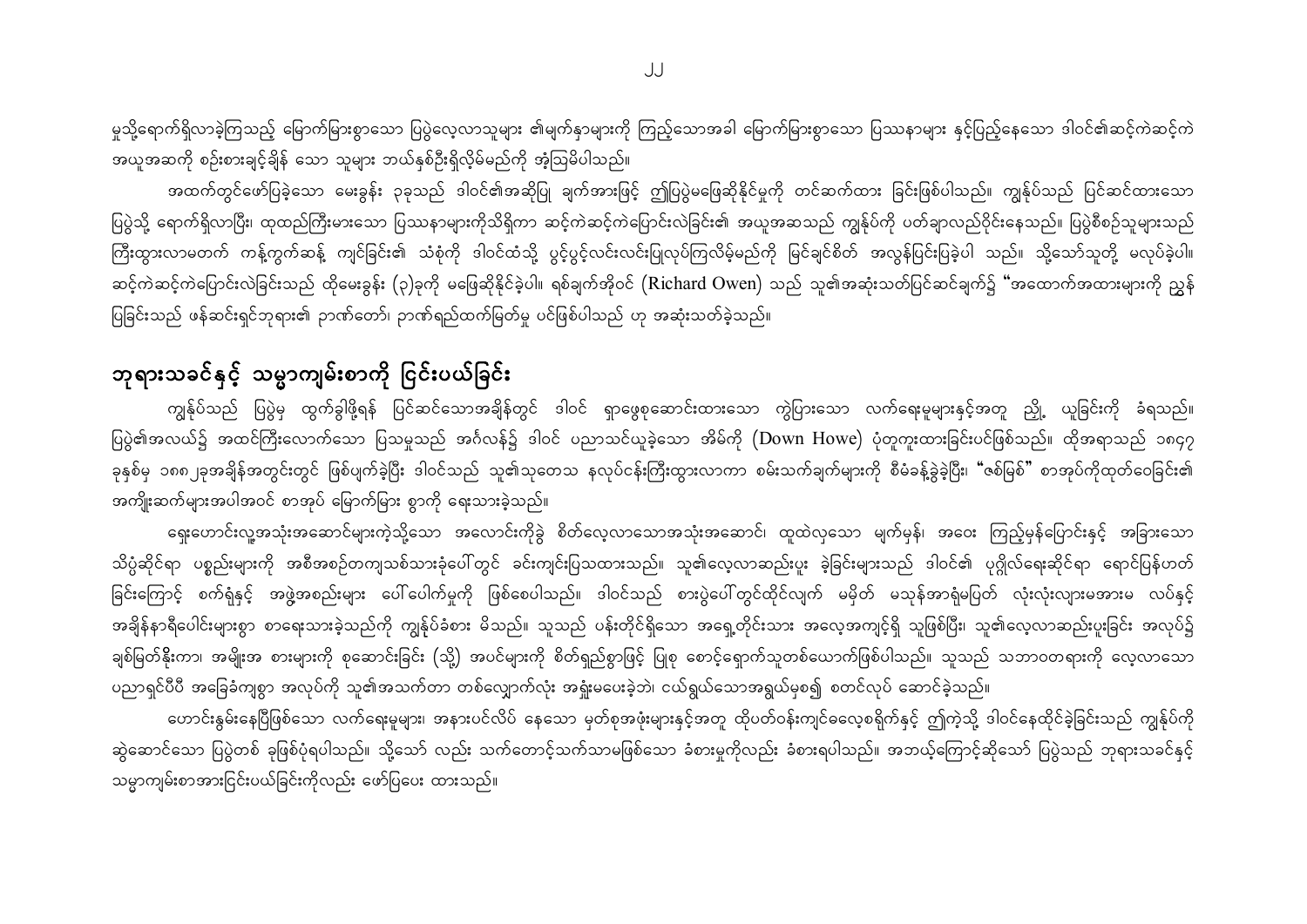ပြပွဲ၏ပထမအပိုင်းသည် "ဒါဝင်မတိုင်မှီ" ဗြိတိန်၏ လူ့ပတ်ဝန်း ကျင် အဖွဲ့အစည်းသဖွယ်ဖြစ်နေသည်။ "ဇစ်မြစ်မတိုင်မှီ" လူများယုံကြည် လက်ခံ ပြောဆိုခဲ့ကြသည်မှာ (၁) အမျိုးအစားများသည် မိသားစုအသက် ပင်တွင်ရှိသော သာမန်မျိုးနွယ်စုအားဖြင့် ချိတ်ဆက်ထားခြင်းမဟုတ်ပါ။ (၂) အမျိုးအစားများသည် ဘယ်သောအခါမှ မပြောင်းလဲကြပါ။ (၃) ကမ္ဘာကြီးသည် နှစ်ခြောက် ထောက်လောက်သာ ရှိသည် ထို့ကြောင့် "အမျိုးအစားကို ပြောင်းလဲဖို့ရန်အတွက် အချိန်မရှိခဲ့ပါ" $\ldots$  ထိုအရာ သည် ရှင်းလင်းချက်ကို စိတ်ဝင်စားစေပြီး၊ ဒါဝင်မတိုင်မှီ ဤလက်မ ခံနိုင်ဖွယ်ရာ အဓိပ္ပါယ်ဖွင့်ဆိုချက်၊ မလုပ်နိုင်သော အမျိုးအစားစ ကားရပ်သည် သိပ္ပံဆိုင်ရာ အလုပ်သမားများကို စကားပလင် ခံခြင်းသာ ဖြစ်ပါသည်။ အံ့ဩစရာကောင်းသောအရာတစ်ခုမှာ အဘယ့်ကြောင့် ပြပွဲ၌ ဤအရာကို မကြာခဏ အသုံးပြုနေသနည်း။ အမှန်တကယ် ဘာကြောင့် ထိုအရာကို အားလုံး အသုံးပြုနေသနည်း။

ဤပြပွဲတွင် အင်္ဂလန်လူမျိုးများသည်သူတို့၏ ရိုးရှင်းသော ယုံကြည်ခြင်းကိုသမ္မာကျမ်းစာနှင့်ဆိုင်သော ဖန်ဆင်းခြင်း၏ တွက်ချက် မှုနှင့် အတွေမ ကြုံမရှိ ဗဟုသုတ နည်းသော အခြေအနေ၌ နေထိုင်နေကြောင်း လာရောက်ကြည့်ရှုလည်ပတ်သူများကိုညွှန်ပြနေသည်။ ဉာဏ်ရည် ထက်မြက်၊ စူးစမ်းချင် သောစိတ်ရှိသောသူတို့သည် ထိုကဲ့သို့သော မေးခွန်းများကို မေးခဲ့လိမ့်မည် မဟုတ်ပါ။

"မည်သို့အားဖြင့် အမျိုးအစားအသစ်ပေါ် ပေါက်လာနိုင်ပါသနည်း။ အနည်းငယ်သော သဘာဝတရားကိုလေ့လာသောပညာရှင်ဖြစ်နေ စေကာမူ ဤကဲ့သို့သော မေးခွန်းကို မေးကြသည်။ အများစုသည် ခေတ် စားနေသော အမြင်နှင့် သက်တောင့်သက်သာရှိကြပြီး အမျိုးအစားတစ် ခုစီတိုင်းသည် ဖန်ဆင်းရှင် အားဖြင့် အထူးဖန်ဆင်းခံသောအရာများမှ အကျိုးဆက်ရလဒ်ပင် ဖြစ်ပါသည်။ လူများသည် အလွန်ရိုးရှင်း စွာမြင်နိုင်သော အရိုးစုတည် ဆောက်ပုံများ၌ တူညီသော လက္ခဏာများ သည် အမျိုးအစားများနှင့် ဆက်နွယ် နေရကြသည့် သဲလွန်စကို အဘယ့်ကြောင့် မဆုပ်ကိုင်ထားကြပါသနည်။

ကျွန်ုပ်သည် ခရစ်ယာန်နယ်ပယ်နှင့် သမ္မာကျမ်းစာအပေါ် လူသိရှင် ကြားတိုက်ခိုက်ခဲ့သော တတိယအထပ်၌ရှိသော အမေရိကန်သ ဘာဝ သမိုင်း ပြတိုက်အကြောင်း ကိုကြားသိခဲ့သည်။ ထိုအရာနှင့်အတူ ဒါဝင်၏အပြည့်အဝမပြစ်မမြင်သော ဆက်ဆံခြင်းများနှင့်အတူသူ၏ယူဆချက်ကဲ့သို့သော ဆက်စပ်နေသောအရာများသည် သူ့ကို စိတ်သောက ရောက်စေခဲ့ပါသည်။ ဤပြပွဲပြုလုပ် ခြင်းသည် ဉပမာအားဖြင့် ခရစ်ယာန်များသည် ကမ္ဘာဦးကျမ်းထဲ၌ရှိသော သူတို့၏ယုံကြည်ခြင်း အားဖြင့် မျက်စိကန်းကြကြောင်၊ ထိုကဲ့သို့ ရဲဝံ့စွာပြင်း ပြင်းထန်ထန် ပြုမူပြောဆိုခြင်းသည် ခရစ်ယာန်များ ကမ္ဘာဦးကျမ်းထဲ၌ရှိသော သူတို့၏ ယုံကြည်ခြင်းအားဖြင့် မျက်ကန်းသူများဖြစ်ကြကြောင်းကို ပြောဆိုခဲ့ သည်။

ီာ၇၀၀ ခုနှစ်အတွင်းနှင့် ၁၈၀၀ခုနှစ်အစောပိုင်းကာလတွင် အင်္ဂလန်နိုင်ငံ၌ သမ္မာကျမ်းစာဆိုင်ရာ ဖန်ဆင်းခြင်းပုံပြင်၌ မေးခွန်းအနည်းငယ် ရှိခဲ့သည်။ ခေတ်စားနေသော အမြင်သည် လူတွေသည် တိရိစ္ဆာန်များကို အုပ်စိုးဖို့ရန် ဖန်ဆင်းခြင်းကိုခံရကြသည်။ "ပင်လယ်၌ရှိသော ငါးတို့ကို၎င်း၊ ကောင်းကင်၌ရှိသော ငှက်များကို ၎င်းအုပ်စိုးစေ"ဟူ၍ ဖြစ်သည်။ သဘာဝတရားကို လေ့လာသောပညာ ရှင်များ မြင်တွေ့ခဲ့သည်မှာ အထူးသဖြင့် အရေပြားခြင်းမ တူသော ချင်ပန်းဇီသည် လူသားနှင့် အလွန်ပင်တူသည်။ သို့သော်လည်း အတွေး အခေါ် အယူဆမှာ ကျွန်ုပ်တို့သည် လူဝံနှင့် တနည်းနည်းဖြင့် ဆက်နွယ် နေခြင်းသည် မတွေးရဲစရာ ပင်ဖြစ်ပါသည်။